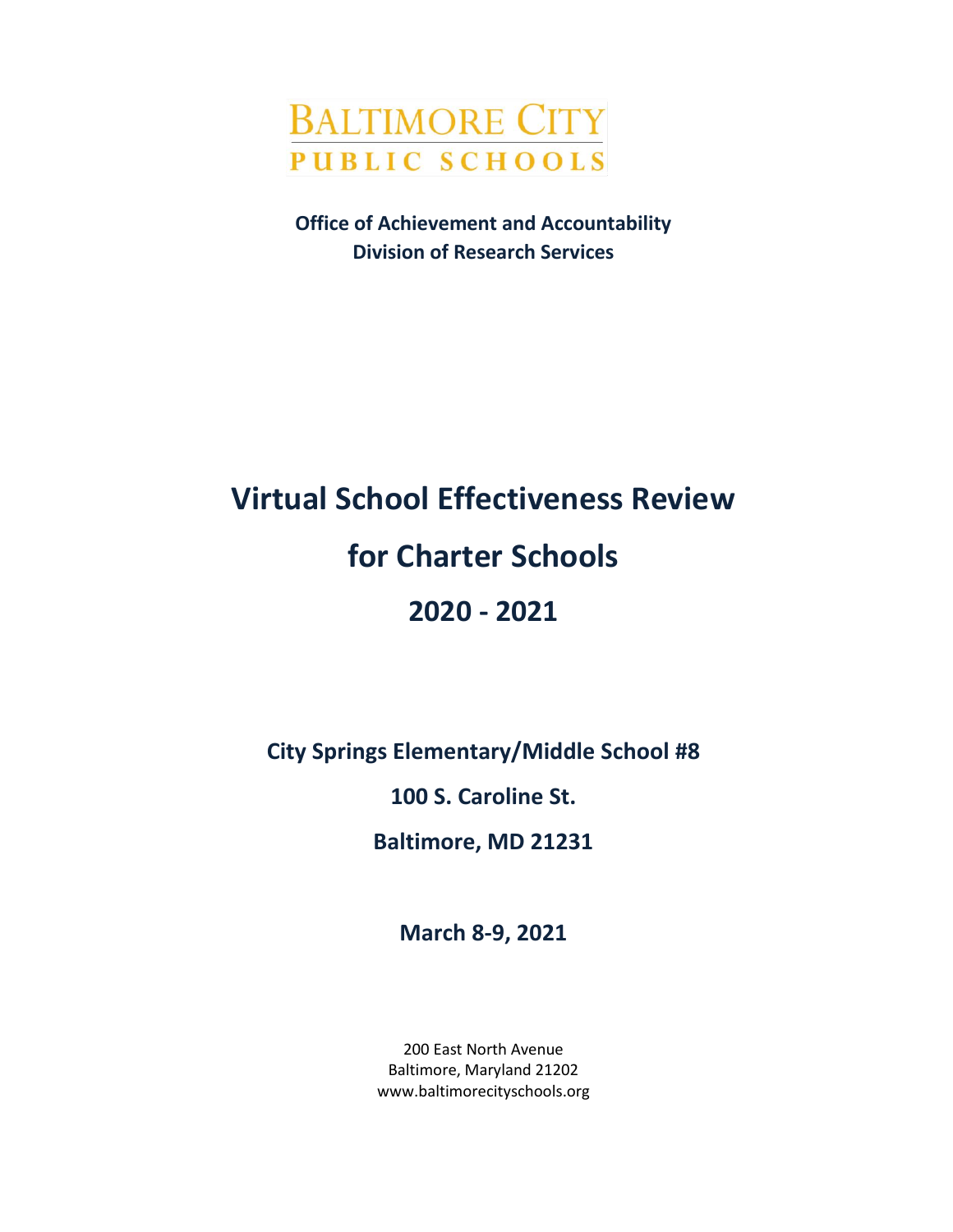# TABLE OF CONTENTS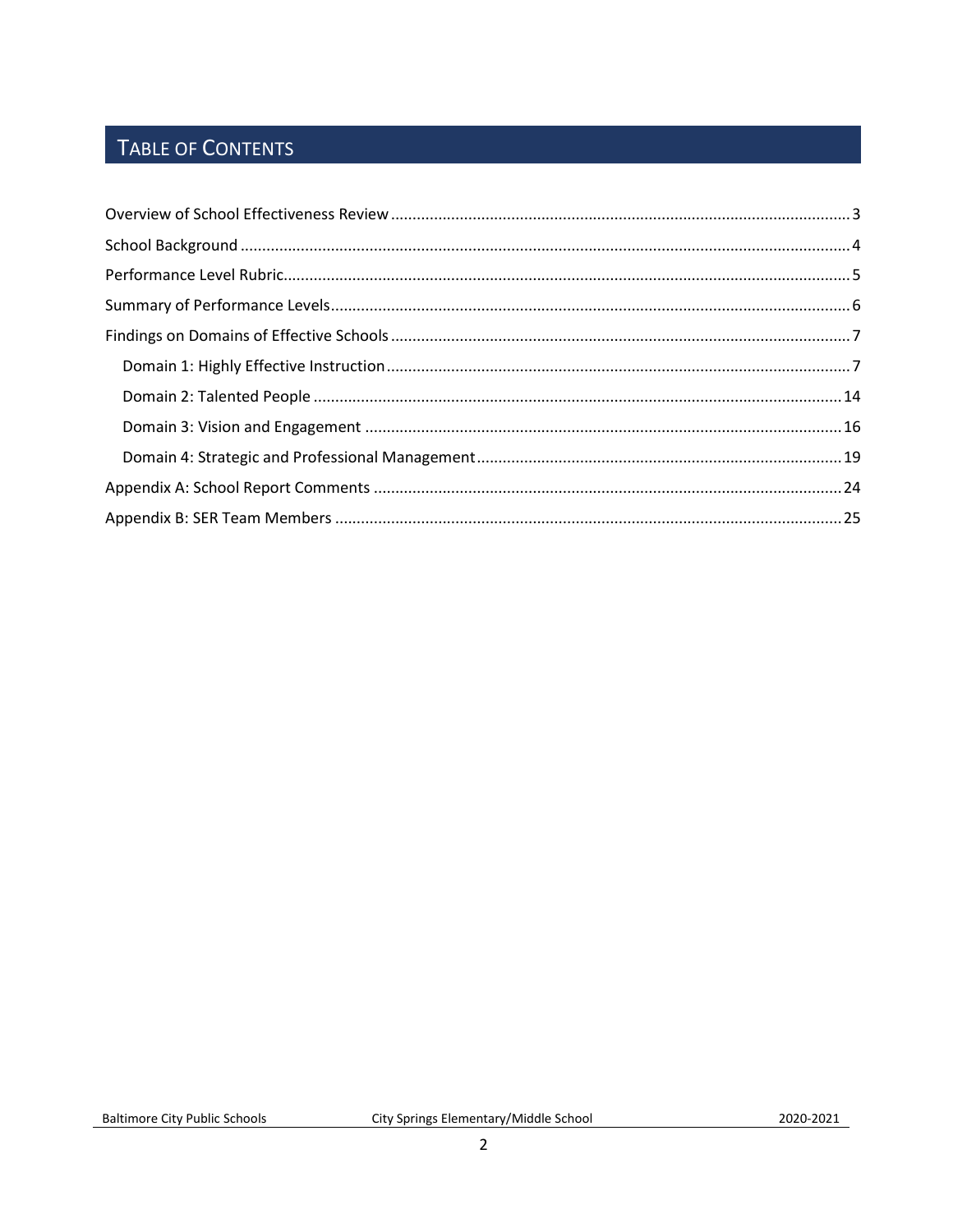## <span id="page-2-0"></span>**1 OVERVIEW OF SCHOOL EFFECTIVENESS REVIEW**

Baltimore City Public Schools (City Schools) developed the School Effectiveness Framework and the School Effectiveness Review process in 2009. The School Effectiveness Review (SER) uses trained school reviewers to measure a school's effectiveness against City Schools' School Effectiveness Standards. The School Effectiveness Standards are aligned with City Schools' effectiveness frameworks for teachers and school leaders.

The SER provides an objective and evidence-based analysis of how well a school is working to educate its students. It generates a rich layer of qualitative data that may not be revealed when evaluating a school solely on student performance outcomes. It also provides district and school-level staff with objective and useful information when making strategic decisions that impact student achievement.

**For the 2020-2021 school year SER visits were conducted virtually, due to the COVID-19 pandemic, using a modified and abbreviated version of the SER protocol.** The SER team comprised of representatives from City Schools and consultants from Schoolworks, (an education consulting group) who have extensive knowledge about schools and instruction, gathered information from teachers, students, parents, and leadership during a two-day site visit. During the visit, the SER team observed classrooms, reviewed submitted electronic school documents and conducted virtual focus groups via Microsoft Teams or Zoom platforms, with school leadership, teachers, students, and parents. For classroom observations schools submitted one recorded synchronous lesson from each of the school's academic content teachers. The Team Lead then randomly selects 60% of lessons submitted to observe. Lessons were observed during the beginning, middle, and end of the recording.

The SER team analyzed evidence collected over the course of the visit to determine the extent to which key actions have been adopted and implemented at the school. This report summarizes the ratings in the four domains and related key actions, provides evidence to support the ratings, and – based on a rubric – allocates a performance level for each key action. Those key actions that were not rated for the virtual SER have been grayed out in the report. More information about the SER process is detailed in the School Effectiveness Review protocol, located on the City Schools website and available upon request from the Office of Achievement and Accountability in City Schools.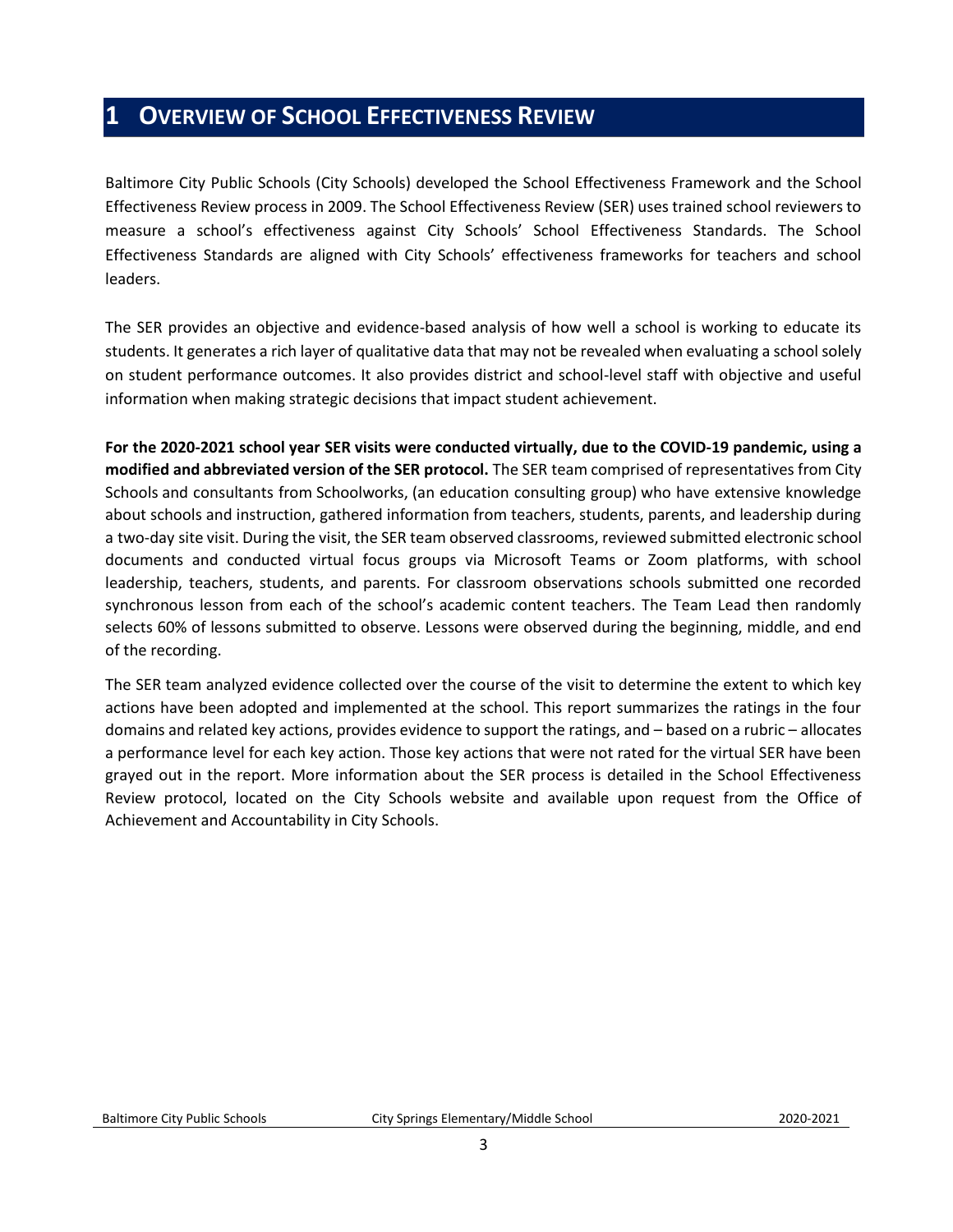### <span id="page-3-0"></span>SCHOOL BACKGROUND

City Springs Elementary/Middle School serves approximately 704 students in Pre-Kindergarten through eighth grade. The school is in the southeast quadrant Baltimore.

### **Virtual SER Context**

City Springs Elementary/Middle School has been virtual since the beginning of the year and at the time of the site visit (March 8-9, 2021). Some students will return to in-person learning starting April 12, 2021. All classroom observations conducted for the purpose of this report were recorded within two weeks prior to the visit.

### **School Leadership and Staffing:**

The principal, Dr. Rhonda Richetta, has been at the school for 14 years and with the district for 34 years in various roles. For the purpose of this SER site visit, staff designated as school leadership are listed below.

<span id="page-3-1"></span>

| <b>School Leadership Focus Group Members</b> |                              |  |  |
|----------------------------------------------|------------------------------|--|--|
| <b>Name</b>                                  | Role                         |  |  |
| Dr. Rhonda Richetta                          | Principal                    |  |  |
| Mr. Robert Summers                           | <b>Assistant Principal</b>   |  |  |
| Ms. Randy Delone                             | <b>Assistant Principal</b>   |  |  |
| Ms. Jenae Toulson                            | <b>Assistant Principal</b>   |  |  |
| Ms. Devin Stevenson                          | <b>Educational Associate</b> |  |  |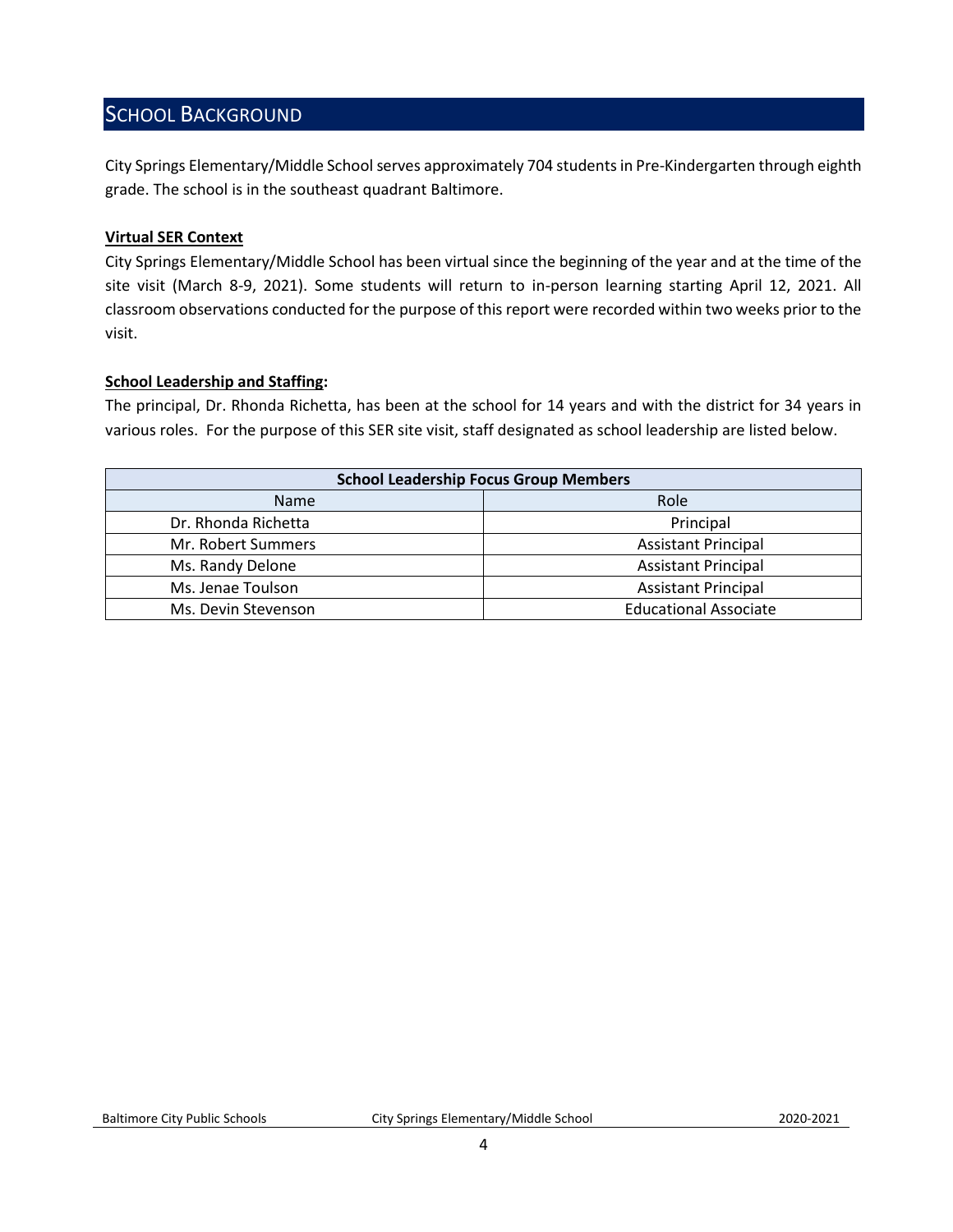## **2 PERFORMANCE LEVEL RUBRIC**

The SER team will use the following guidance to select a performance level for each key action. Note that the quality standard for each performance level is based upon: the extent to which the SER team finds multiple types<sup>1</sup> and multiple sources<sup>2</sup> of evidence AND the extent to which the SER team finds evidence of high levels of adoption and/or implementation of a practice or system. The SER team will also reflect on the Instructional Framework and School Leadership Framework in their analysis prior to assigning a rating for each key action.



Extent to which SER Team Finds Evidence of High Levels of Adoption and/or Implementation

|                | Extent to which SER Team Finds Multiple<br>Types and Multiple Sources of Evidence | Extent to which SER Team Finds Evidence of High<br>Levels of Adoption and/or Implementation                                                                                                                                                                                                                                                                                                                                                    | Key:<br>Not Effective:<br>Developing:<br>Effective:<br>Highly Effective: |  |
|----------------|-----------------------------------------------------------------------------------|------------------------------------------------------------------------------------------------------------------------------------------------------------------------------------------------------------------------------------------------------------------------------------------------------------------------------------------------------------------------------------------------------------------------------------------------|--------------------------------------------------------------------------|--|
| <b>Rating</b>  | Performance<br><b>Level</b>                                                       | <b>Quality Standard</b>                                                                                                                                                                                                                                                                                                                                                                                                                        |                                                                          |  |
| $\mathbf{1}$   | <b>Not Effective</b>                                                              | Evidence indicates that the key action is not a practice or system that has been<br>adopted and/or implemented at the school, or the level of<br>adoption/implementation does not improve the school's effectiveness.                                                                                                                                                                                                                          |                                                                          |  |
| $\overline{2}$ | <b>Developing</b>                                                                 | Evidence indicates that the key action (including some indicators) is a practice or<br>system that is emerging at the school, but that it has not yet been implemented at<br>a level that has begun to improve the school's effectiveness, OR that the impact of<br>the key action on the effectiveness of the school cannot yet be fully determined.                                                                                          |                                                                          |  |
| 3              | <b>Effective</b>                                                                  | Evidence indicates that the key action (including most indicators) is a practice or<br>system that has been adopted at the school, and is implemented at a level that is<br>improving the school's effectiveness.                                                                                                                                                                                                                              |                                                                          |  |
| 4              | <b>Highly Effective</b>                                                           | Evidence indicates that the key action (including all indicators) is a practice or<br>system that has been fully adopted at the school, and is implemented at a level<br>that has had a strong, significant or sustainable impact on the school's<br>effectiveness.                                                                                                                                                                            |                                                                          |  |
| of the visit.  |                                                                                   | <sup>1</sup> "Multiple types of evidence" is defined as evidence collected from two or more of the following: document review,<br>stakeholder focus groups; and classroom observations.<br><sup>2</sup> "Multiple sources of evidence" is defined as evidence collected from three or more stakeholder focus groups; two or<br>more documents; and/or evidence that a descriptor was documented in 75% or more of lessons observed at the time |                                                                          |  |

 $\overline{a}$  $1$  "Multiple types of evidence" is defined as evidence collected from two or more of the following: document review, stakeholder focus groups; and classroom observations.

Baltimore City Public Schools City Springs Elementary/Middle School2020-2021

<sup>&</sup>lt;sup>2</sup> "Multiple sources of evidence" is defined as evidence collected from three or more stakeholder focus groups; two or more documents; and/or evidence that a descriptor was documented in 75% or more of lessons observed at the time of the visit.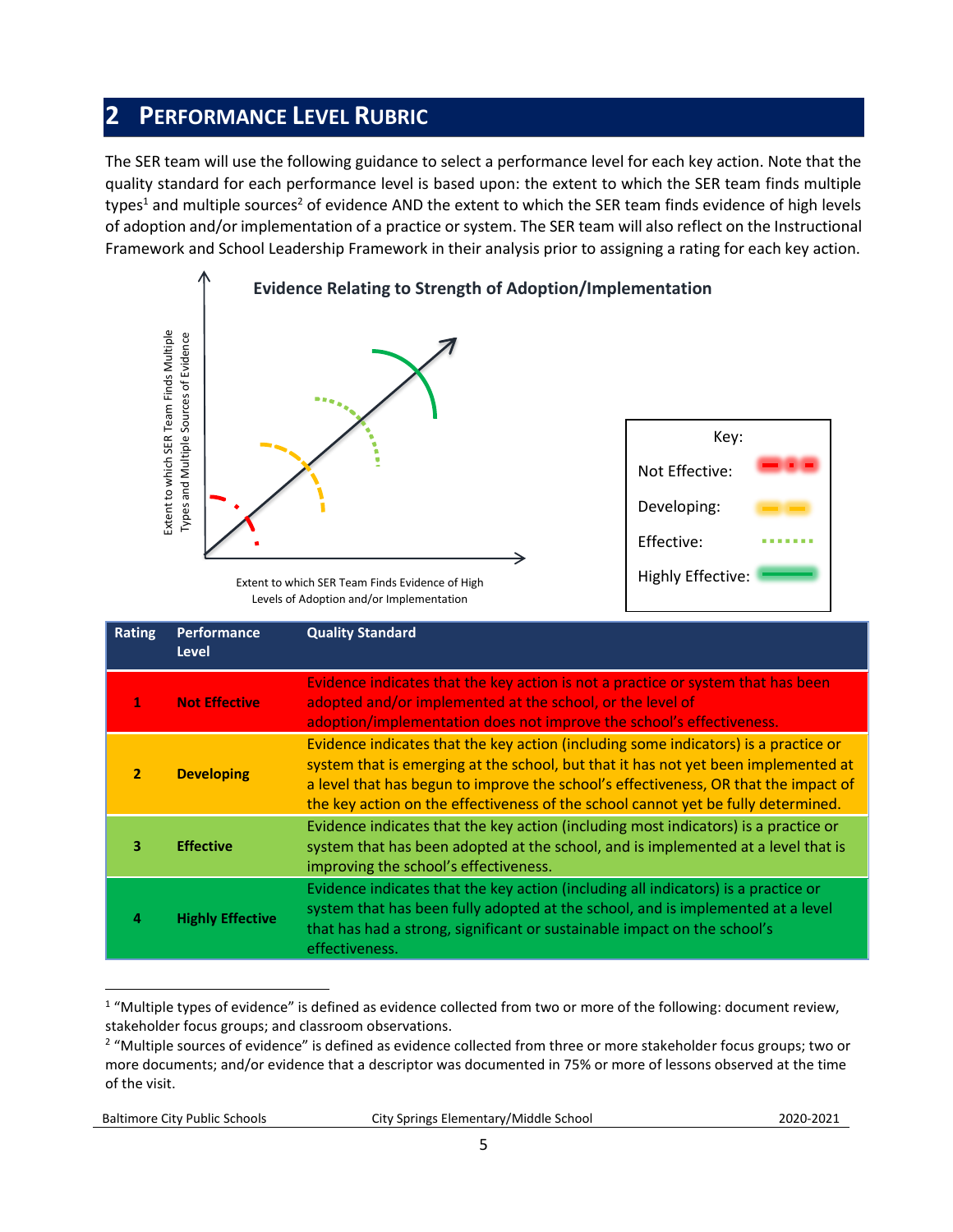## <span id="page-5-0"></span>**3 SUMMARY OF PERFORMANCE LEVELS**

Based on trends found in the collected evidence, the SER team assigns a performance level to each key action.

**Please note: due to the COVID-19 pandemic and the shift to virtual learning, the School Effectiveness Standards have been reduced for this academic year. Key actions and indicators highlighted in grey are not under review during the 2020-2021 SER review cycle**.

|                 | <b>Performance Levels</b> |                  |                   |                      |
|-----------------|---------------------------|------------------|-------------------|----------------------|
| <b>Domains</b>  | Level 4:                  | Level 3:         | Level 2:          | Level 1:             |
| and Key Actions | <b>Highly Effective</b>   | <b>Effective</b> | <b>Developing</b> | <b>Not Effective</b> |

| <b>Domain 1: Highly Effective Instruction</b>                                                                                                               |                         |
|-------------------------------------------------------------------------------------------------------------------------------------------------------------|-------------------------|
| 1.1 School leadership supports highly effective instruction.                                                                                                | <b>Highly Effective</b> |
| 1.2 Teachers use multiple data sources to adjust practice.                                                                                                  | <b>Not Rated</b>        |
| 1.3 Teachers deliver highly effective instruction.                                                                                                          | <b>Developing</b>       |
| 1.4 Teachers establish a classroom environment in which teaching and learning can occur.                                                                    | <b>Not Rated</b>        |
| <b>Domain 2: Talented People</b>                                                                                                                            |                         |
| 2.1 The school implements systems to select effective teachers and staff whose skills and<br>beliefs meet the needs of the school.                          | <b>Not Rated</b>        |
| 2.2 The school develops teacher and staff capacity through individualized support and<br>professional development.                                          | <b>Effective</b>        |
| <b>Domain 3: Vision and Engagement</b>                                                                                                                      |                         |
| 3.1 The school has a clear vision and mission that promotes a student-centered, culturally<br>relevant learning that prepares students for future success.  | <b>Highly Effective</b> |
| 3.2 The school cultivates and sustains open communication and decision-making<br>opportunities with families and the community.                             | <b>Effective</b>        |
| 3.3 The climate and culture of the school creates a welcoming learning environment that<br>meets the academic, social, and emotional needs of each student. | <b>Not Rated</b>        |
| <b>Domain 4: Strategic and Professional Management</b>                                                                                                      |                         |
| 4.1 The school establishes clear goals for student achievement and tracks progress towards<br>goals.                                                        | <b>Effective</b>        |
| 4.2 The school allocates and deploys the resources of human capital and funding to address<br>the priority growth goals for student achievement.            | <b>Highly Effective</b> |
| 4.3 School's board of trustees (or operator) provides competent stewardship and oversight<br>of the school.                                                 | <b>Highly Effective</b> |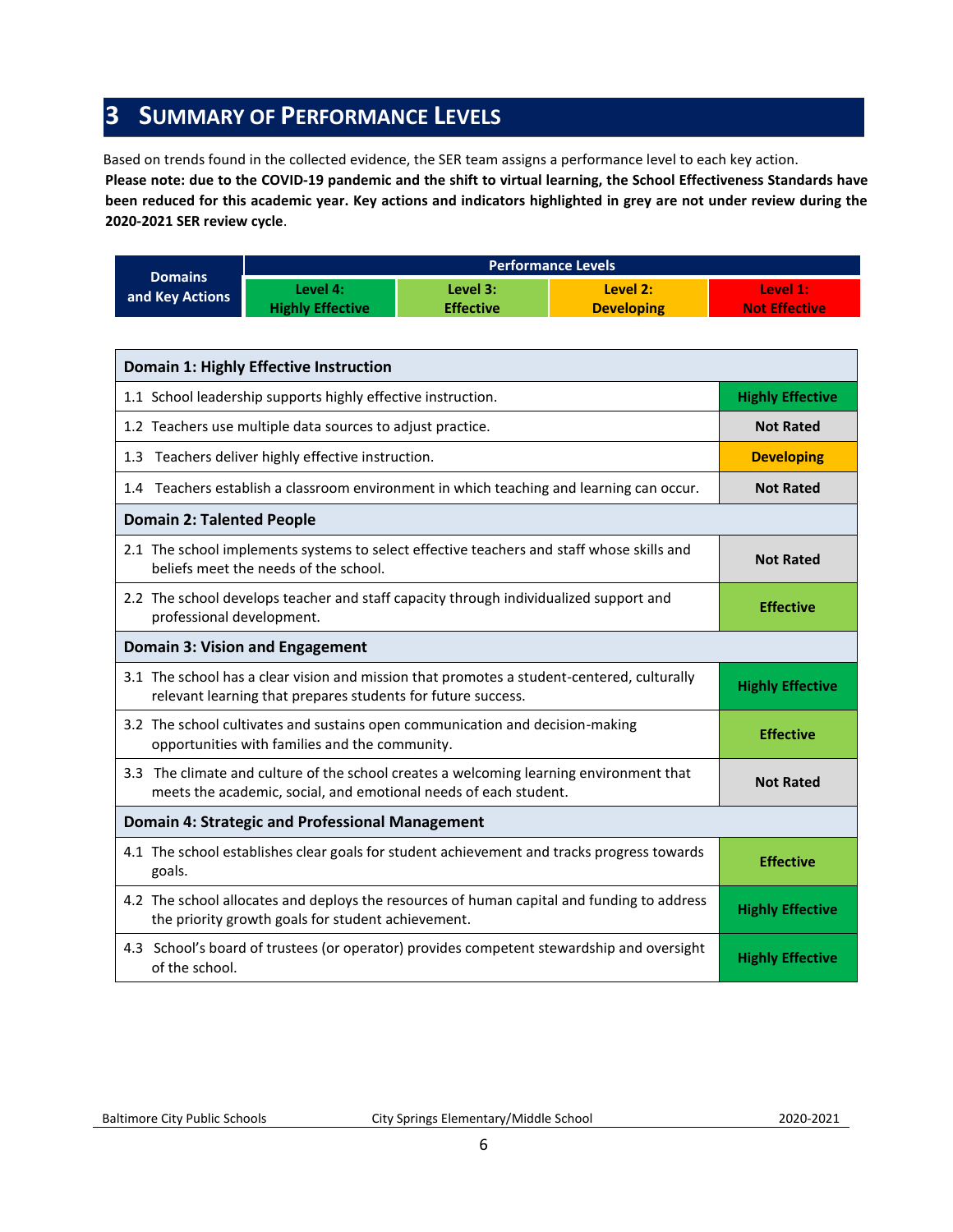<span id="page-6-0"></span>

| <b>FINDINGS ON DOMAINS OF EFFECTIVE SCHOOLS</b> |                                     |                              |                               |                                  |
|-------------------------------------------------|-------------------------------------|------------------------------|-------------------------------|----------------------------------|
| <b>Domains</b>                                  |                                     |                              | <b>Performance Levels</b>     |                                  |
| and Key Actions                                 | Level 4:<br><b>Highly Effective</b> | Level 3:<br><b>Effective</b> | Level 2:<br><b>Developing</b> | Level 1:<br><b>Not Effective</b> |

### <span id="page-6-1"></span>**Domain 1: Highly Effective Instruction**

| <b>Key action</b> | School leadership supports highly effective instruction. | <b>Highly Effective</b> |
|-------------------|----------------------------------------------------------|-------------------------|
| 1.1               |                                                          |                         |

- School leadership ensures that teachers engage in the planning of the curricula through oversight of standards-based units, lessons and pacing. School leadership reported, and teachers confirmed that grade level teams create and review lesson plan templatesin the summer. In addition, school leadership and teachers reported that middle school teachers wrote and are currently using a standards-based, culturally responsive English Language Arts curriculum that was approved by the district. Moreover, school leadership and teachers reported that the school uses Common Curriculum (a shared planning platform) where teachers post daily lesson plans. Regarding oversight of units, lessons, and pacing, school leadership and teachers reported that all instructional staff and administrators have access to the Common Curriculum platform. Further, school leadership and teachers reported that all teachers submit weekly Lesson Progress Charts. A review of math and reading Lesson Progress Charts for Pre-Kindergarten through eighth grades showed that they indicate grade level, content area, instructional level of students, date of lesson, completed lessons for the week, number of students meeting mastery of standards, names of students not meeting mastery, students absent and, students with Individual Education Programs (IEP). School leadership reported that the previously mentioned Lesson Progress Charts are reviewed during leadership team meetings that occur twice per week. A review of weekly attendance trackers and a standing administrative agenda confirmed these meetings, participants, and the monitoring of academic progress and data. Lastly, school leadership and teachers reported that teachers discuss formative assessment data with teachers and school leadership at weekly Data Analysis Conferences (DAC), which a review of DAC agendas confirmed.
- School leadership consistently provides actionable feedback and guidance to teachers, aligned with the Instructional Framework. School leadership and teachers reported that teachers receive regular informal feedback which includes strengths, areas of growth, and next steps from one of three academic coaches assigned to each grade band. A review of coaches' logs and feedback from coaches confirmed the coaches' grade-level assignments, responsibilities, and feedback provided to teachers. School leadership and teachers reported that other members of school leadership are copied on correspondence of on all feedback and next steps are monitored through the coaches' informal observations. In addition, school leadership and teachers reported that formal feedback is provided by members of the school leadership through the formal observation process aligned to the school's own instructional framework. Continuing, school leadership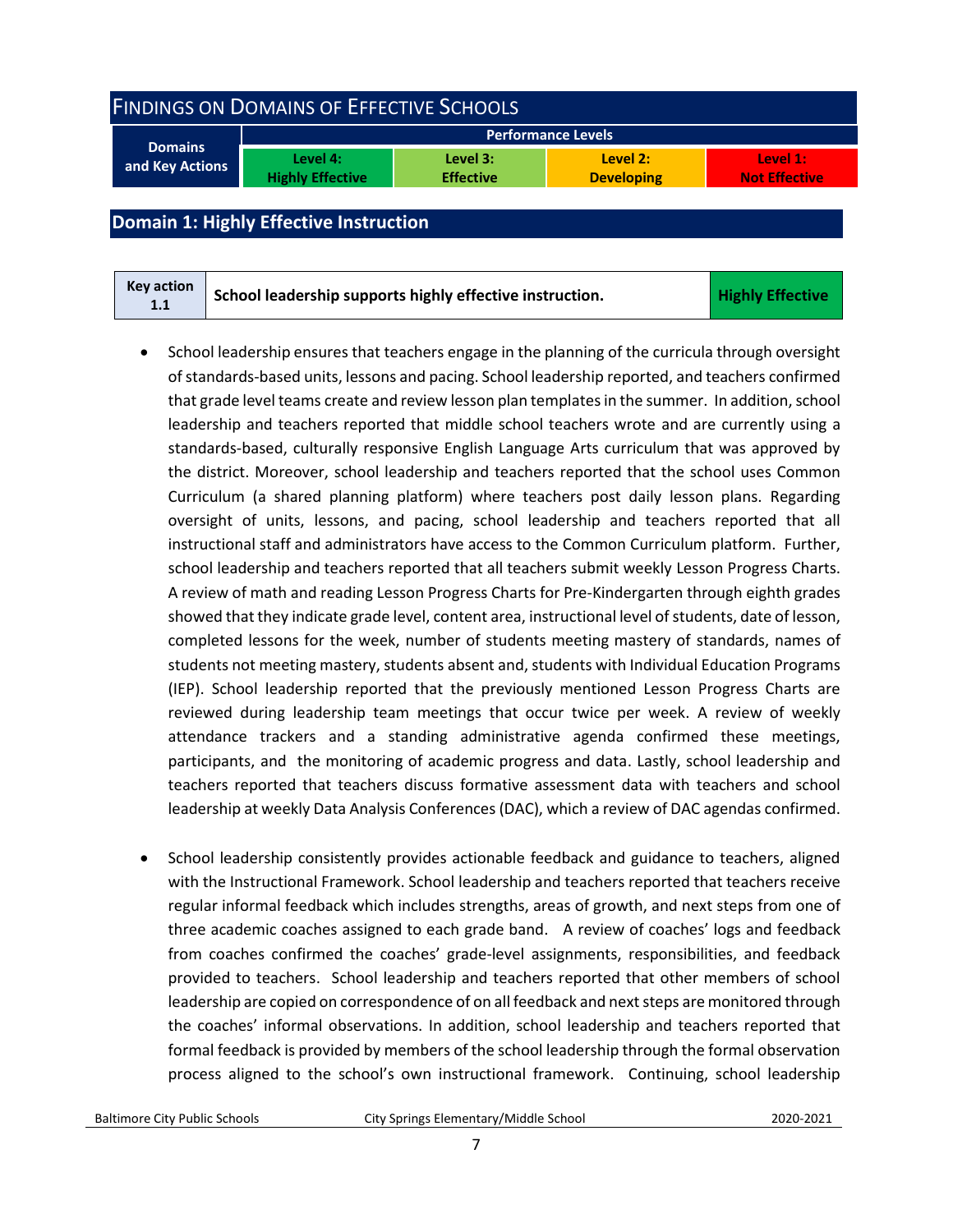reported that formal feedback is organized in strengths and areas of growth, which a review of numerous formal observations confirmed. Specifically, one formal observation noted the following feedback regarding Teach 2 (Use Strategies and Tasks to Engage Students in Rigorous Work): "[Teacher] focused instruction on grade-level standards for all students in the class. Students had time to grapple with the tasks that were presented. Students were engaged and responsive to [Teacher's] guidance. Pacing was appropriate and was aligned to the curriculum. Scaffolding was planned and evident in the lesson… To grow in this area, [Teacher] should set up a system that allows students to determine and self-select strategies that support their learning needs, levels, and academic goals. Student voice was not a part of the lesson…"

• School leadership ensures the use of a complete student learning data-cycle. School leadership, teachers, and the operator reported that each grade level has weekly Data Analysis Conferences (DAC) where teachers input data into a schoolwide data spreadsheet and present weekly student assessment data for team discussion. During the conferences, school leadership, teachers, and the operator reported that teams (school leadership, teachers, operator) review results from the previous week's action plan, individual teachers present new data, teams identify a problem based on the data, and teams create action steps to address the problem. School leadership, teachers, and the operator reported that in response to trends in the data, curriculum pacing has been modified, the school has identified students for its middle school Honors' classes in English Language Arts, Science, and Social Studies, and small group instruction has been implemented for students in need of support and acceleration. A review of emails and curriculum documents confirmed the modification of pacing in math, and "Monday Messenger" newsletters (the principal's communication to staff) confirmed the small group instruction is implemented according to data. A review of "Monday Messenger" newsletters and the Google Spreadsheet confirmed the data presented during the conferences. School leadership and teachers reported that new staff are trained on the data analysis process by new teacher mentors and team leaders. A review of separate PowerPoint presentations for elementary and middle school teachers showed the training processes was shared by school leadership.

|     | Key action $\vert$ Teachers use multiple data sources to adjust practice to meet | Not rated |
|-----|----------------------------------------------------------------------------------|-----------|
| 1.2 | learners' unique needs.                                                          |           |

- Teachers plan instruction in response to data
- Teachers appropriately recommend students for structured, school-wide interventions.
- Teachers appropriately recommend students for structured, school-wide opportunities for acceleration.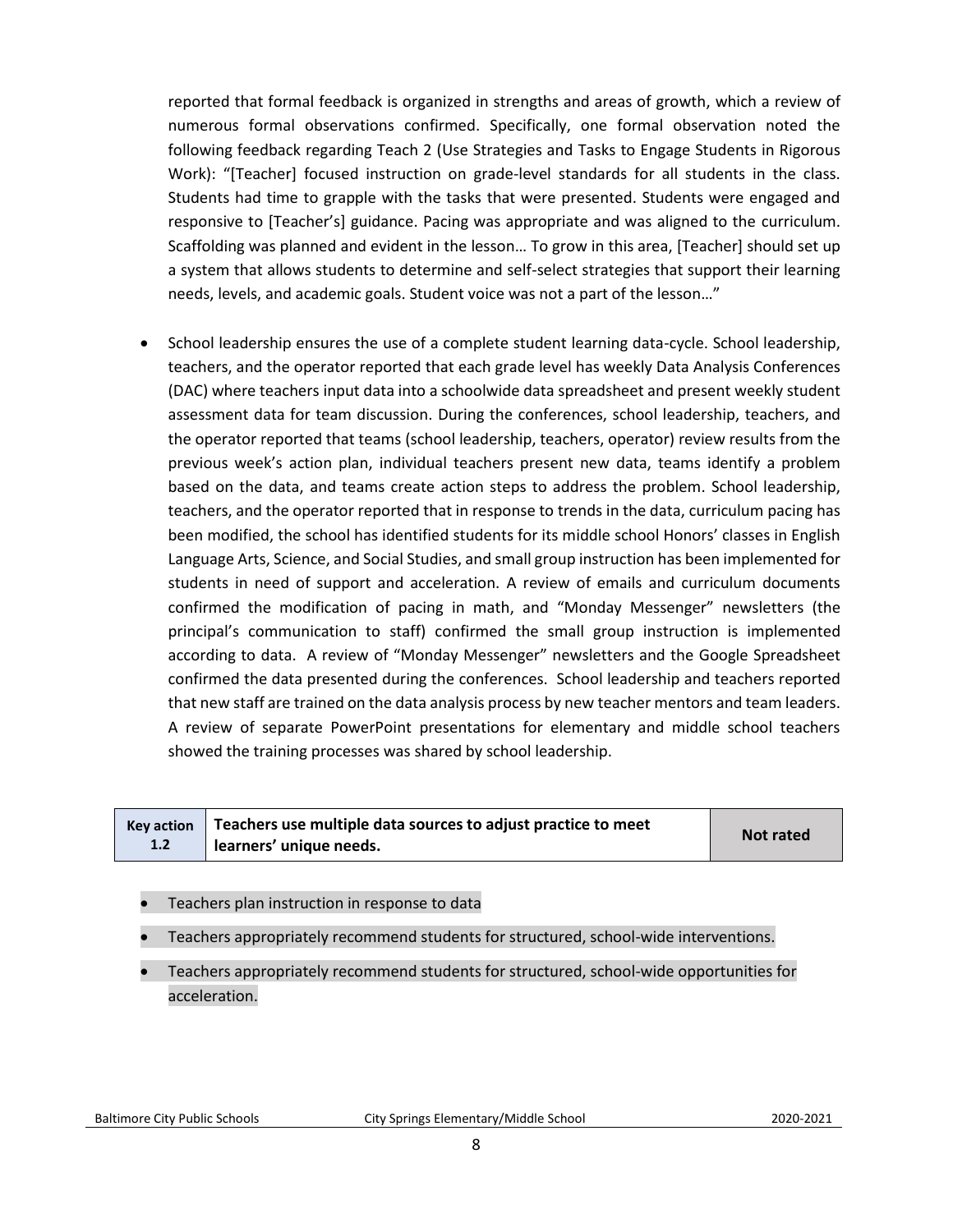| Key action<br>1.3 | $\blacksquare$ Teachers deliver highly effective instruction. <sup>3</sup> | <b>Developing</b> |
|-------------------|----------------------------------------------------------------------------|-------------------|
|                   |                                                                            |                   |

*Data for Key Action 1.3 was collected from classroom observations in order to provide trends in instruction across the school, as it relates to Teach Action 1-6 of the Instructional Framework. During each classroom visit, the observer collects evidence based on his/her observations and then determines*  whether the indicator was "evident", "partially evident" or "not evident" for each of the 14 indicators. *Below is the summary of the 15 classroom observations that were conducted.* 

• Some teachers use and communicate standards-based lesson objectives and align learning activities to the stated lesson objectives.

| <b>Communication of objective</b>                                                                                                                                                                                                                                                                                                                                                                                                                       | Evident | Partially<br>Evident | <b>Not</b><br>Evident |
|---------------------------------------------------------------------------------------------------------------------------------------------------------------------------------------------------------------------------------------------------------------------------------------------------------------------------------------------------------------------------------------------------------------------------------------------------------|---------|----------------------|-----------------------|
| <b>Evident:</b> Teachers communicate lesson objectives to students by explaining<br>and/or referencing it during lessons.<br>Partially Evident: Teachers communicate lesson objectives by posting it.<br>Not Evident: Teachers do not communicate lesson objectives to students.                                                                                                                                                                        | 50%     | 19%                  | 31%                   |
| Learning activities and resources align with lesson objective                                                                                                                                                                                                                                                                                                                                                                                           | Evident | Partially<br>Evident | <b>Not</b><br>Evident |
| <b>Evident:</b> Lesson activities and resources have a clear and intentional purpose<br>and are aligned with lesson objectives.<br>Partially Evident: Lesson activities and resources are generally aligned with<br>lesson objectives and/or some tasks have a clear, intentional purpose.<br>Not Evident: Lesson activities and resources are not aligned with lesson<br>objectives OR Lesson activities and resources do not have a clear intentional | 56%     | 38%                  | 6%                    |
| purpose.                                                                                                                                                                                                                                                                                                                                                                                                                                                |         |                      |                       |

• Most teachers present content in various ways and emphasize key points to make content clear.

| Accurate, grade-level content                                                                                                                                                                                                                                                                                                                                                                        | <b>Evident</b> | Partially<br><b>Evident</b> | <b>Not</b><br>Evident        |
|------------------------------------------------------------------------------------------------------------------------------------------------------------------------------------------------------------------------------------------------------------------------------------------------------------------------------------------------------------------------------------------------------|----------------|-----------------------------|------------------------------|
| Evident: Teachers present students with accurate grade level content aligned<br>to appropriate content standards.<br>Partially Evident: Teachers present students with mostly accurate grade level<br>content aligned to appropriate content standards.<br><b>Not Evident:</b> Teachers present students with inaccurate grade level content<br>and/or not aligned to appropriate content standards. | 88%            | 13%                         | 0%                           |
| Alternate presentation of content                                                                                                                                                                                                                                                                                                                                                                    | Evident        | Partially<br><b>Evident</b> | <b>Not</b><br>Evident        |
| <b>Evident:</b> Teachers present content in various ways (two or more) to make<br>content clear.<br><b>Partially Evident:</b> Teachers attempt to present content in various ways (two or<br>more), but attempts do not make content clear.<br>Not Evident: Teachers do not present content in various ways.                                                                                         | 81%            | 13%                         | 6%                           |
| <b>Emphasis of key points</b>                                                                                                                                                                                                                                                                                                                                                                        | Evident        | Partially<br><b>Evident</b> | <b>Not</b><br><b>Evident</b> |
| <b>Evident:</b> Teachers emphasize important points to focus learning of content.<br><b>Partially Evident:</b> Teachers attempt to emphasize important points to focus<br>learning of content, but attempts do not make content clear.                                                                                                                                                               | 75%            | 19%                         | 6%                           |

<sup>&</sup>lt;sup>3</sup> Percentages shown in the table are subject to rounding and may appear to not sum to exactly 100%.

l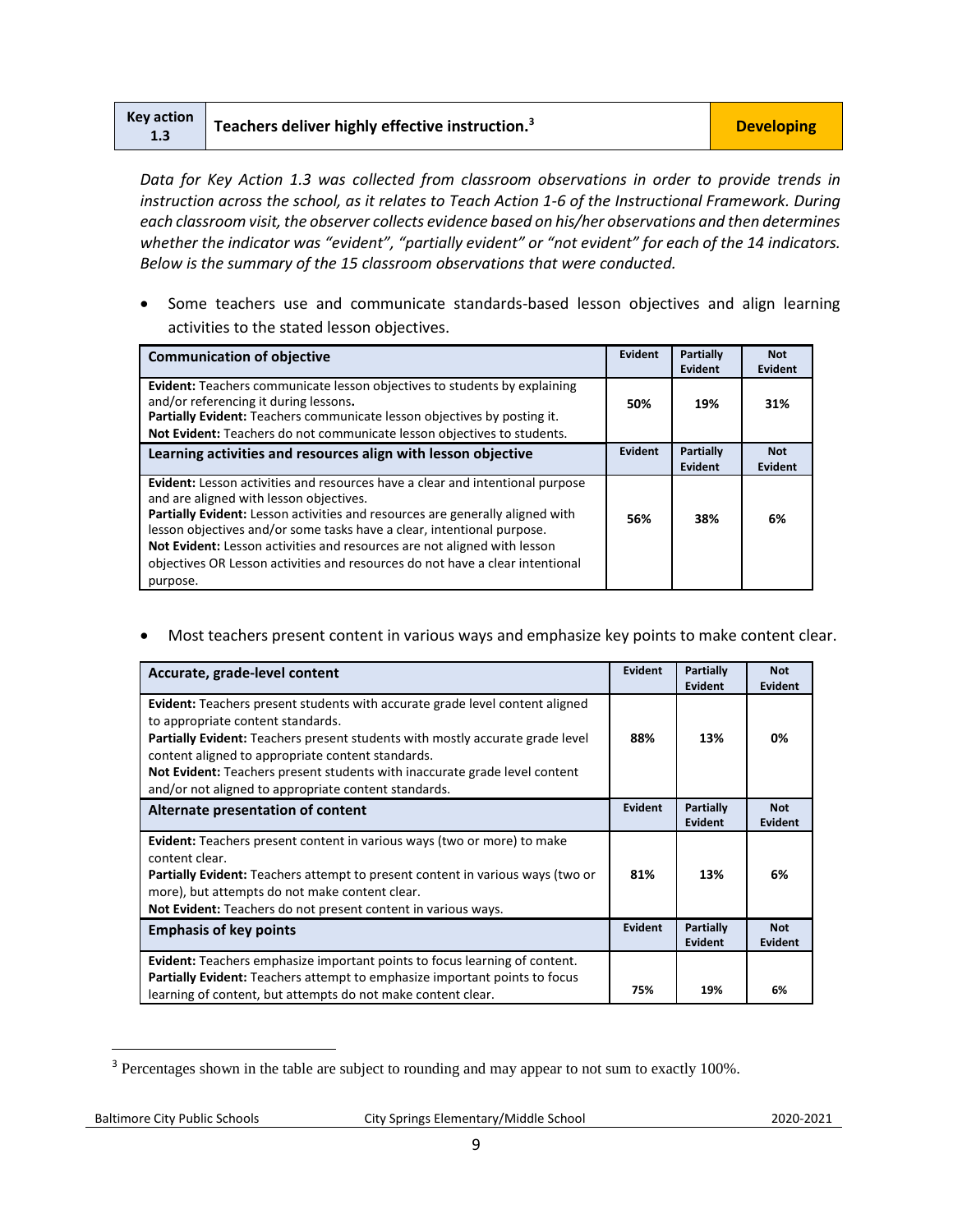| <b>Not Evident:</b> Teachers do not emphasize important points to focus learning of |  |  |
|-------------------------------------------------------------------------------------|--|--|
| content.                                                                            |  |  |

### • Most teachers use multiple strategies and tasks to engage all students in rigorous work.

| Scaffolded and/or differentiated tasks                                                                                                                                                                                                                                                                                                                                                         | <b>Evident</b> | Partially<br>Evident | <b>Not</b><br>Evident |
|------------------------------------------------------------------------------------------------------------------------------------------------------------------------------------------------------------------------------------------------------------------------------------------------------------------------------------------------------------------------------------------------|----------------|----------------------|-----------------------|
| <b>Evident:</b> Teachers scaffold and/or differentiate tasks by providing access to<br>rigorous grade-level instruction for all students.<br><b>Partially Evident:</b> Teachers attempt to scaffold and/or differentiated tasks, but<br>not all students are supported in accessing rigorous grade-level instruction.<br><b>Not Evident:</b> Teachers do not scaffold or differentiated tasks. | 63%            | 31%                  | 06%                   |
| Opportunities to engage with complex texts and tasks                                                                                                                                                                                                                                                                                                                                           |                | Partially<br>Evident | <b>Not</b><br>Evident |
| Evident: Students have opportunities and time to grapple with complex texts<br>and/or rigorous tasks.<br>Partially Evident: Students have opportunities to engage with complex texts<br>and rigorous tasks superficially.<br><b>Not Evident:</b> Students have rare or no opportunities to engage with complex<br>texts and rigorous tasks.                                                    | 38%            | 38%                  | 25%                   |

## • Some teachers use evidence-dependent questioning.

| <b>Questions requiring justification</b>                                                                                                                                                                                                                                                                                                                                                            | Evident | Partially<br>Evident | <b>Not</b><br><b>Evident</b> |
|-----------------------------------------------------------------------------------------------------------------------------------------------------------------------------------------------------------------------------------------------------------------------------------------------------------------------------------------------------------------------------------------------------|---------|----------------------|------------------------------|
| <b>Evident:</b> Teachers asks questions that require students to cite evidence and<br>clearly explain their thought processes.<br>Partially Evident: Teachers ask questions that require students to explain<br>their thought processes or cite evidence but not both.<br>Not Evident: Teachers does not ask questions that require students to cite<br>evidence or explain their though processes. | 38%     | 38%                  | 25%                          |
| Clear and/or scaffolded questions                                                                                                                                                                                                                                                                                                                                                                   |         | Partially<br>Evident | <b>Not</b><br><b>Evident</b> |
| <b>Evident:</b> Teachers asks questions that are clear and scaffolded.<br>Partially Evident: Teachers asks questions that are somewhat unclear to<br>students or lack scaffolding.<br>Not Evident: Teachers do not ask scaffolded questions.                                                                                                                                                        | 50%     | 50%                  | 0%                           |

### • Some teachers check for student understanding and provide specific academic feedback.

| Informative checks for understanding                                                                                                                                                                                                                                                                                                                                                                                         | <b>Evident</b> | Partially<br>Evident | <b>Not</b><br>Evident |
|------------------------------------------------------------------------------------------------------------------------------------------------------------------------------------------------------------------------------------------------------------------------------------------------------------------------------------------------------------------------------------------------------------------------------|----------------|----------------------|-----------------------|
| Evident: Teachers conduct one or more checks for understanding that yield<br>useful information at key points throughout the lesson.<br>Partially Evident: Teachers attempt to conduct checks for understanding, but<br>checks may only yield some useful information.<br>Not Evident: Teachers do not check for understanding during the lesson. OR<br>Teachers' checks for understanding are inappropriate or ineffective. | 38%            | 63%                  | 0%                    |
| Specific, academic feedback                                                                                                                                                                                                                                                                                                                                                                                                  | <b>Evident</b> | Partially<br>Evident | <b>Not</b><br>Evident |
| <b>Evident</b> – Teachers give specific academic feedback to communicate current<br>progress and next steps to move forward.<br>Partially Evident - Teachers give general academic feedback, but feedback<br>may not clarify next steps to move forward.<br>Not Evident - Teachers do not give academic feedback. OR When needed,<br>teachers do not address student misunderstandings.                                      | 31%            | 63%                  | 6%                    |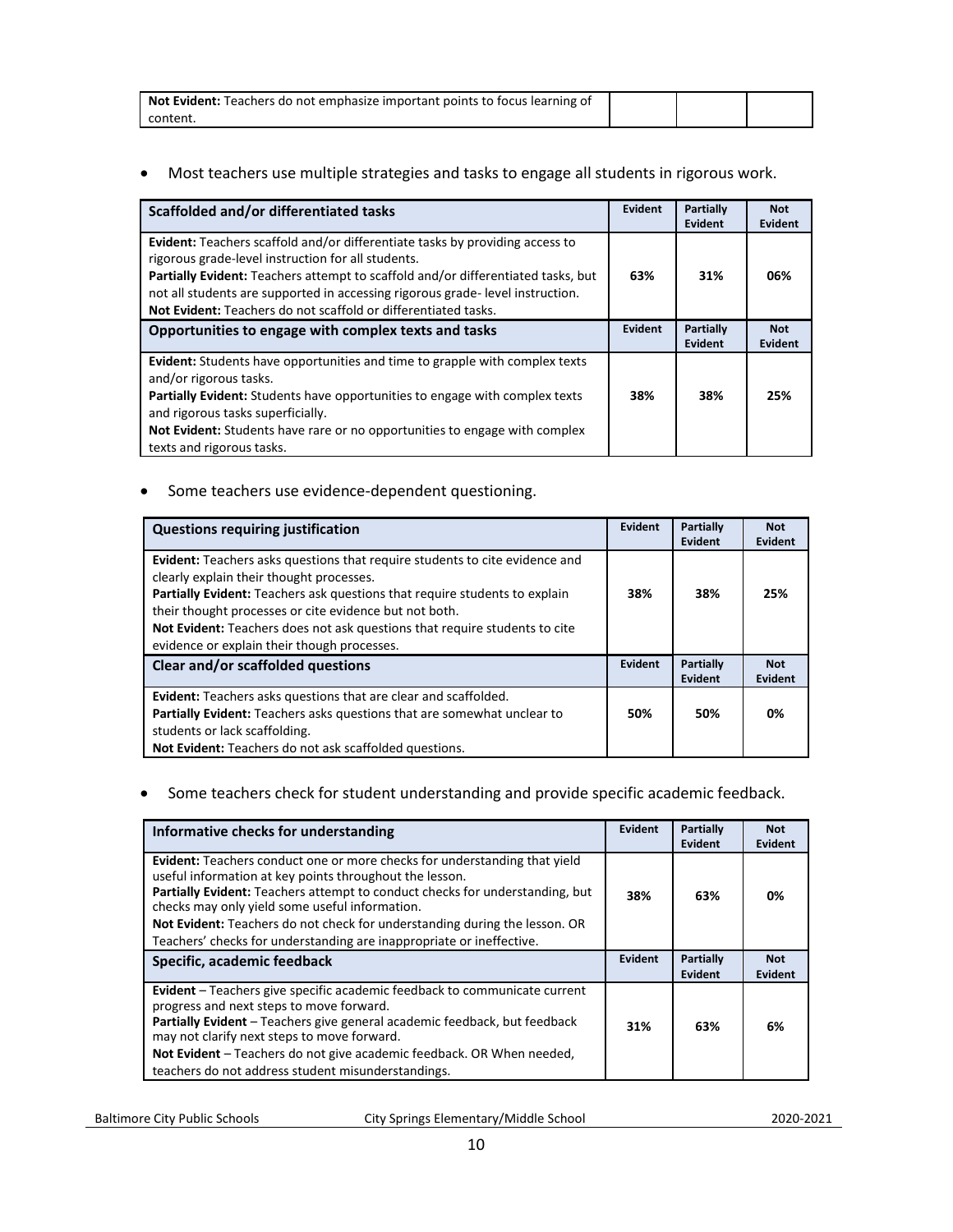• Some teachers facilitate academic talk.

| Opportunities for student-to-student interaction*                                                                                                                                                                                                                                                                                                                                                                                                                                                 | Evident        | Partially<br>Evident        | <b>Not</b><br><b>Evident</b> |
|---------------------------------------------------------------------------------------------------------------------------------------------------------------------------------------------------------------------------------------------------------------------------------------------------------------------------------------------------------------------------------------------------------------------------------------------------------------------------------------------------|----------------|-----------------------------|------------------------------|
| Evident: Teachers provide multiple or extended opportunities for student-to-<br>student interactions.<br><b>Partially Evident:</b> Teachers provide one opportunity for student-to-student<br>interactions.<br><b>Not Evident:</b> Teachers provide no opportunity for student-to-student<br>interactions.                                                                                                                                                                                        | 0%             | 13%                         | 88%                          |
| Evidence-based discussions*                                                                                                                                                                                                                                                                                                                                                                                                                                                                       | <b>Evident</b> | Partially<br>Evident        | <b>Not</b><br><b>Evident</b> |
| <b>Evident:</b> In most student-to-student interactions, students engage in<br>discussions with their peers to make meaning of content or deepen their<br>understanding.<br><b>Partially Evident:</b> In few student-to-student interactions, students engage in<br>discussions with their peers to make meaning of content or deepen their<br>understanding.<br>Not Evident: Students do not engage in discussions with their peers to make<br>meaning of content or deepen their understanding. | 0%             | 13%                         | 88%                          |
| <b>Student academic talk</b>                                                                                                                                                                                                                                                                                                                                                                                                                                                                      | Evident        | <b>Partially</b><br>Evident | <b>Not</b><br><b>Evident</b> |
| Evident: Students use academic talk and, when necessary, teachers<br>consistently and appropriately support students in speaking academically.<br>Partially Evident: Students sometimes use academic talk, and teachers<br>inconsistently or inappropriately supports students in speaking academically.<br>Not Evident: Students do not use academic talk, and teachers does not<br>support students in speaking academically.                                                                   | 56%            | 31%                         | 13%                          |

\*Due to the COVID 19 pandemic, the shift to virtual learning, and the limitation of the recorded synchronous recorded lessons, two of the three indicators above (opportunities for student-tostudent interaction and evidence-based discussions) were not included in the calculation to determine the overall rating for this Key Action. The percentages for these indicators are provided for informational purposes only. The percentage for student academic talk was still included in the overall rating.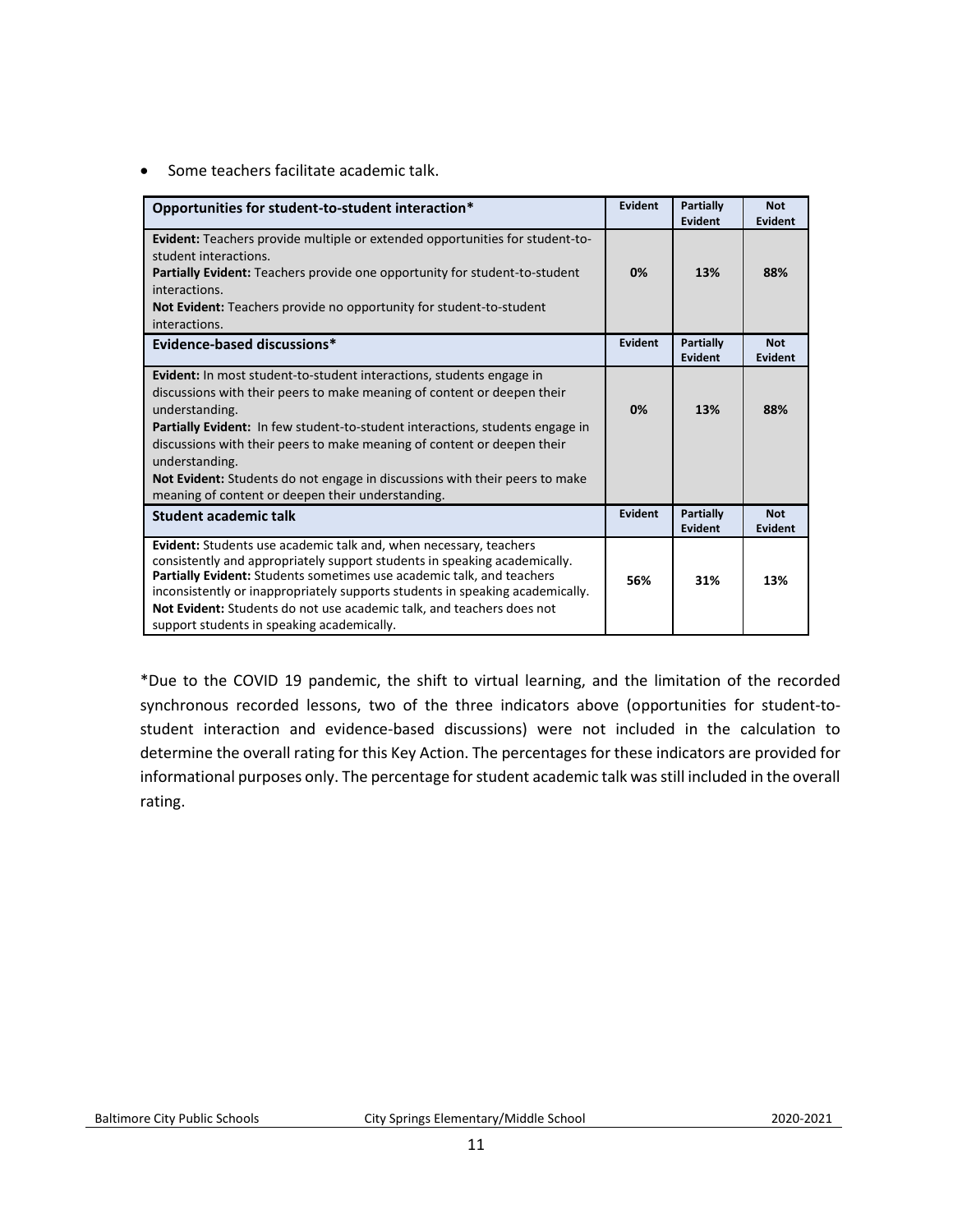| Key action |  |
|------------|--|
| 1.4        |  |

# **Teachers establish a classroom environment in which teaching and learning can occur. Not rated**

#### • Teachers implement routines to maximize instructional time.

| <b>Maximized instructional time</b>                                                                                                                                                                                                                                                                                                                                                                            | Evident | <b>Partially</b><br><b>Evident</b> | <b>Not</b><br>Evident        |
|----------------------------------------------------------------------------------------------------------------------------------------------------------------------------------------------------------------------------------------------------------------------------------------------------------------------------------------------------------------------------------------------------------------|---------|------------------------------------|------------------------------|
| Evident: Students re only idle for very brief (less than 2 minutes) periods of<br>time while waiting for teachers.<br><b>Partially Evident:</b> Students may be idle for short periods of time (2-4)<br>minutes) while waiting for teachers.<br>Not Evident: Students may be idle for significant periods of time (4 minutes)<br>or more) while waiting for teachers.                                          | %       | %                                  | %                            |
| Smooth routines and procedures                                                                                                                                                                                                                                                                                                                                                                                 | Evident | Partially<br>Evident               | <b>Not</b><br><b>Evident</b> |
| Evident: Routines and procedures run smoothly with minimal or no<br>prompting from the teachers.<br>Partially Evident: Routines and procedures run smoothly with some<br>prompting from the teachers.<br>Not Evident: Routines and procedures are in place but require significant<br>teachers prompting and direction. OR There are no evident routines or<br>procedures, so the teachers direct all of them. | ℅       | %                                  | %                            |

### • Teachers build a positive, learning-focused classroom culture.

| <b>Teacher-to-student interactions</b>                                                                                                                                                                                                                                                                                                                                                    | Evident | Partially<br>Evident        | <b>Not</b><br><b>Evident</b> |
|-------------------------------------------------------------------------------------------------------------------------------------------------------------------------------------------------------------------------------------------------------------------------------------------------------------------------------------------------------------------------------------------|---------|-----------------------------|------------------------------|
| Evident: Teacher interactions with students are positive and respectful.<br>Partially Evident: Some interactions among teachers and students<br>demonstrate a positive rapport and respect while other interactions<br>demonstrate a lack of rapport/respect.<br>Not Evident: Little to no interactions among teachers with students<br>demonstrate a positive rapport/mutual respect.    | %       | %                           | %                            |
| <b>Student-to-teacher interactions</b>                                                                                                                                                                                                                                                                                                                                                    | Evident | <b>Partially</b><br>Evident | <b>Not</b><br>Evident        |
| Evident: Student interactions with teachers are positive and respectful.<br>Partially Evident: Some interactions among students and teachers<br>demonstrate a positive rapport/mutual respect while other interactions<br>demonstrate a lack of rapport/respect.<br>Not Evident: Little to no interactions among students with teachers<br>demonstrate a positive rapport/mutual respect. | %       | %                           | %                            |
| <b>Student-to-student interactions</b>                                                                                                                                                                                                                                                                                                                                                    | Evident | Partially<br>Evident        | <b>Not</b><br><b>Evident</b> |
| Evident: Student-to-student interactions are positive and respectful.<br>Partially Evident: Some interactions among students demonstrate a positive<br>rapport/mutual respect while other interactions demonstrate a lack of<br>rapport/respect.<br>Not Evident: Little to no interactions among students demonstrate a<br>positive rapport/mutual respect.                               | %       | %                           | %                            |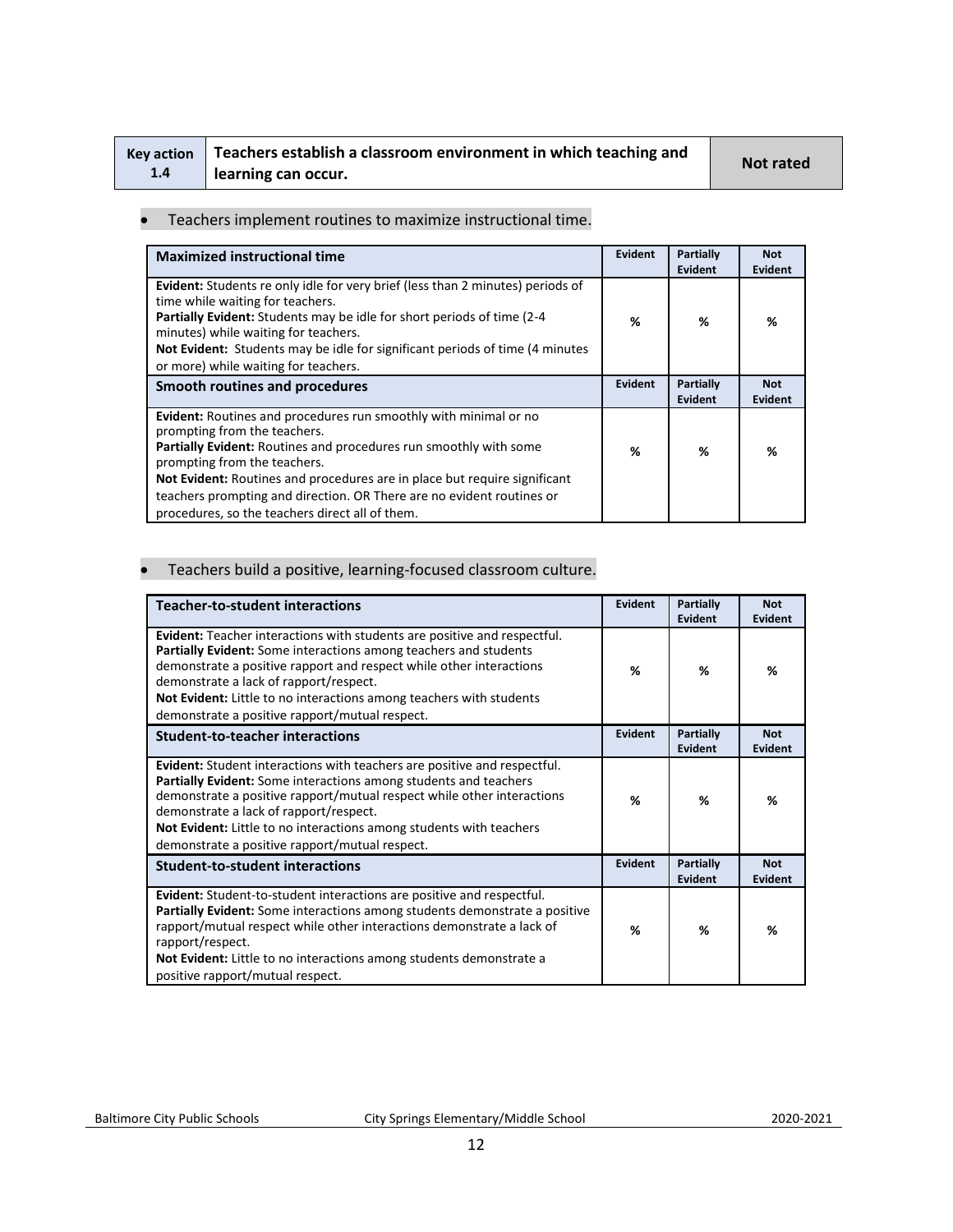### • Teachers reinforce positive behavior and redirect off-task or challenging behavior, when needed.

| Reinforce positive behavior                                                                                                                                                                                                                                                                                                                                                                                                                                                                                                                                                | Evident        | Partially<br>Evident | <b>Not</b><br><b>Evident</b> |
|----------------------------------------------------------------------------------------------------------------------------------------------------------------------------------------------------------------------------------------------------------------------------------------------------------------------------------------------------------------------------------------------------------------------------------------------------------------------------------------------------------------------------------------------------------------------------|----------------|----------------------|------------------------------|
| Evident: Teachers promote and reinforce positive behavior.<br>Partially Evident: Teachers occasionally acknowledge positive behavior but                                                                                                                                                                                                                                                                                                                                                                                                                                   |                |                      |                              |
| focus more on negative behavior.<br>Not Evident: Teachers primarily focus on negative behavior.                                                                                                                                                                                                                                                                                                                                                                                                                                                                            | %              | ℅                    | %                            |
| <b>On-task behavior</b>                                                                                                                                                                                                                                                                                                                                                                                                                                                                                                                                                    | Evident        | Partially<br>Evident | <b>Not</b><br>Evident        |
| <b>Evident:</b> Students are on-task and active participants in classwork and<br>discussions.<br><b>Partially Evident:</b> Some students exhibit frequent off-task behavior in the<br>classroom. AND/OR Most students exhibit occasional off-task behavior in<br>the classroom.<br><b>Not Evident:</b> Students exhibit consistent off-task behavior in the classroom.                                                                                                                                                                                                     | %              | %                    | %                            |
| Time impact of redirection/discipline of off-task behavior                                                                                                                                                                                                                                                                                                                                                                                                                                                                                                                 | <b>Evident</b> | Partially<br>Evident | <b>Not</b><br>Evident        |
| <b>Evident:</b> Teachers address behavioral issues (if any) with minimal interruption<br>to instructional time (less than 2 minutes).<br><b>Partially Evident:</b> Teachers address behavioral issues with some interruption<br>to instructional time (2-4 minutes).<br><b>Not Evident:</b> Teachers address behavioral issues in a manner that does not<br>fully solve the issue causing significant interruption to instructional time (4)<br>minutes or more). OR Teachers does not address behavioral issues, allowing<br>student misbehavior to continue or escalate. | %              | %                    | %                            |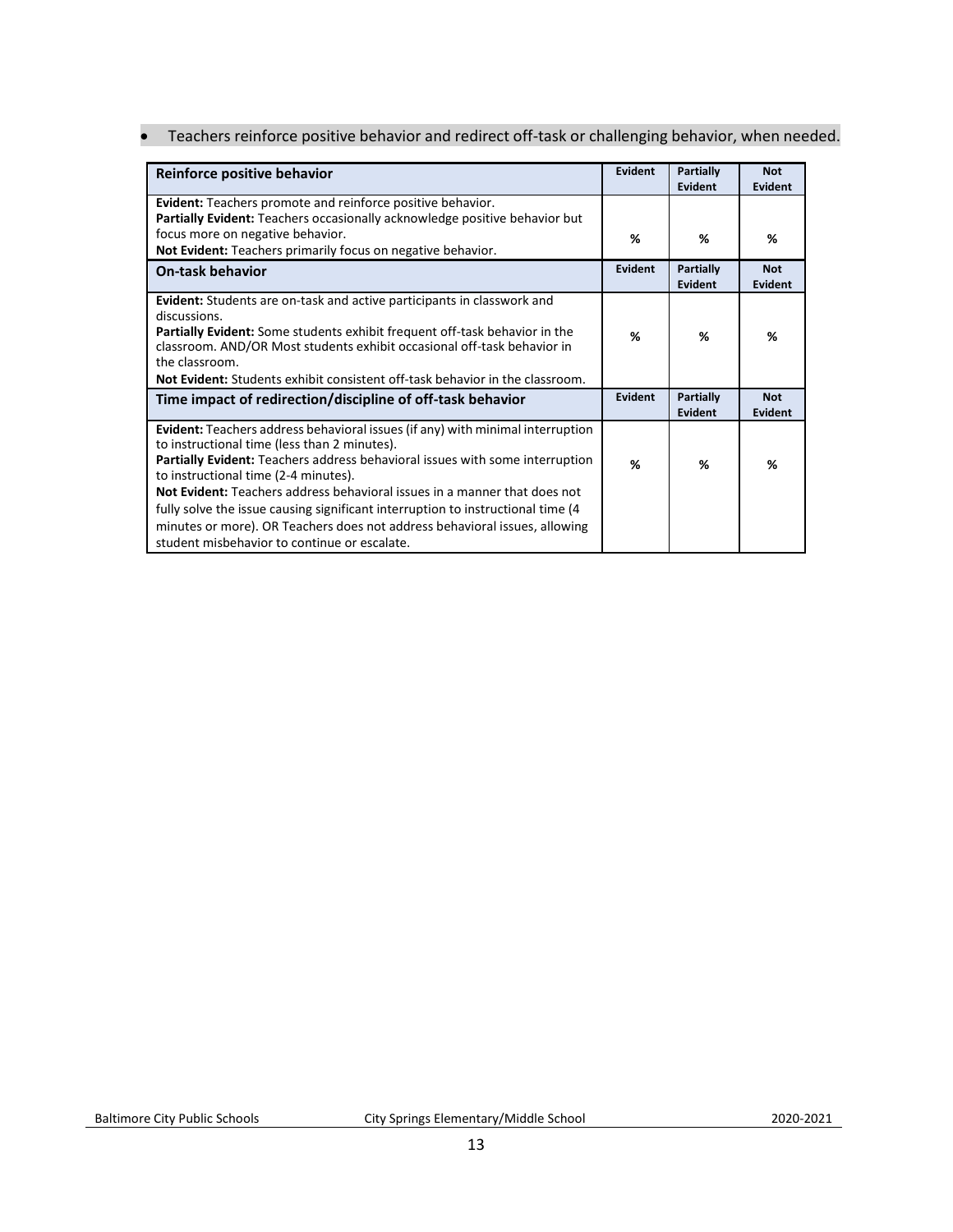### <span id="page-13-0"></span>**Domain 2: Talented People**

|     | Key action   The school implements systems to select effective teachers and | <b>Not rated</b> |
|-----|-----------------------------------------------------------------------------|------------------|
| 2.1 | staff whose skills and beliefs meet the needs of the school.                |                  |

- School leadership has implemented organizational structures for selection and/or placement across staffing positions that addresses student well-being and academic performance.
- School leadership recruits' candidates using multiple stakeholders and measures to assess each candidate's qualifications in alignment with school needs.

| <b>Kev action</b> | The school develops teacher and staff capacity through | <b>Effective</b> |
|-------------------|--------------------------------------------------------|------------------|
| 2.2               | individualized support and professional development.   |                  |

- School leadership ensures the implementation of a mentoring program, when applicable, to support the development of all new teachers and staff and monitors the program's effectiveness. School leadership and teachers reported that the school has two teacher mentors that support the school's first through third year teachers. School leadership and teachers reported that teachers are surveyed to assess needs, which review of a survey confirmed. School leadership and teachers reported that they receive professional development on topics such as working with IEPs, Infinite Campus, Grading, Direct Instruction, and various assessment platforms. An email from mentors to new teachers confirmed a meeting with teachers to discuss Individual Education Programs (IEP), the Student Support Teams (SST) process, virtual learning, and other pertinent topics. School leadership and teachers reported that mentors send a weekly email to teachers. A review of an email confirmed the Motivational Monday communication. Regarding monitoring of the mentoring program's effectiveness, school leadership and teachers reported that leadership is copied on the Monday Motivational email and consulted for additional supports as needed. Additionally, school leadership reported that the principal conducts formal observations of all new staff members and coaches them through the pre and post-observation conferences.
- School leadership uses multiple methods to provide timely support and interventions to struggling teachers and staff as indicated by data and/or informal or formal observations. School leadership and teachers stated that teachers in need of support received coaching according to specific needs, increased informal observation cycles, and model lessons. As mentioned previously, a review of coaching logs confirmed feedback provided to all teachers. Also, a review of emails confirmed specific supports for identified teachers including co-planning, revamping assessment schedules, and modeling. School leadership and teachers also reported that support may be provided by team leaders and content coaches. A review of emails from the Direct Instruction consultant to school leadership after informal observations showed identified areas of instructional need following observations. School leadership and teachers reported that teachers in need of support are identified through classroom observations and data analysis conferences.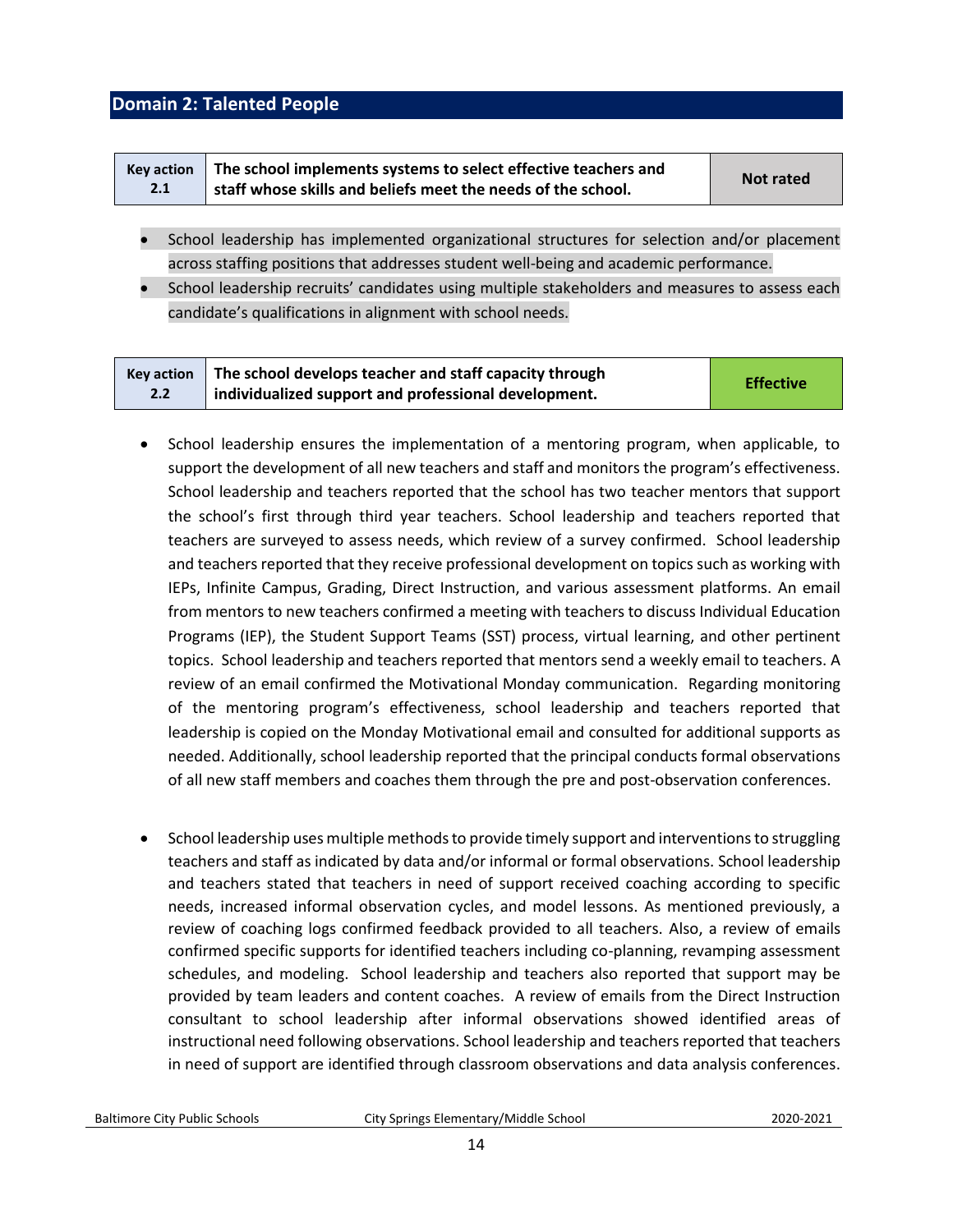Continuing, school leadership and teachers reported that follow-up for teachers in need of support is provided by the academic coaches and monitored by school leadership.

• School leadership engages all staff in differentiated professional development based on identified needs. School leadership, teachers, and the operator reported that professional development needs are gathered through surveys. Further, school leadership, teachers, and the operator reported that most professional development for the school year occurred during the first eight days of school and covered topics such as Direct Instruction, Eureka math, I-station, virtual learning, and others, which an overview of Virtual Academy 2020-21 and professional development documents confirmed. Additionally, school leadership, teachers, and the operator reported a focus on equity, identity, and diversity through a professional development series spearheaded by the Equity Team (a team of teachers), which a review of attendance sheets and evaluations confirmed. School leadership and teachers reported that the impact of professional development is determined through teacher responses/feedback, lesson plans, and informal observations.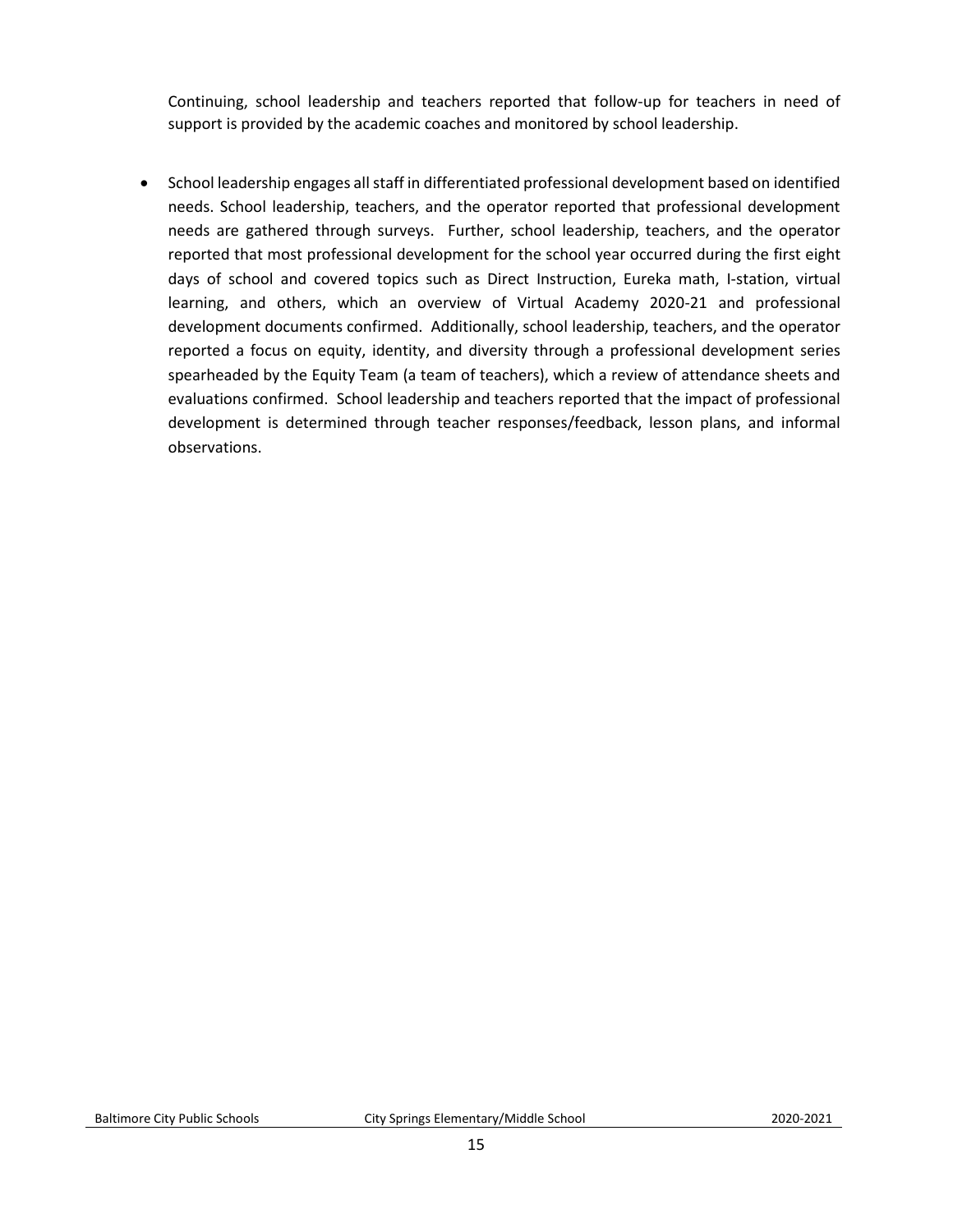### <span id="page-15-0"></span>**Domain 3: Vision and Engagement**

| <b>Key action</b><br>3.1 | The school has a clear vision and mission that promotes student-<br>centered, culturally relevant learning that prepares students for | <b>Highly Effective</b> |
|--------------------------|---------------------------------------------------------------------------------------------------------------------------------------|-------------------------|
|                          | future success.                                                                                                                       |                         |

- The school community shares a clear understanding of the school's mission and vision, including a clear understanding of initiatives and values, that support high student achievement. A "Monday Messenger", the principal's weekly newsletter, noted the following vision and mission: Vision: "To be an exemplary, model school, where all students are meeting or exceeding academic standards in reading and math, students feel the joy of learning, parents are involved, and the entire community nurtures a solid partnership, with this vision we promise an education for life." Mission: "Improve student outcomes, raise educational standards, increase access to opportunities." All stakeholders (school leadership, teachers, families, students, the operator, and governing board) confirmed key aspects of the vision and mission. Continuing, stakeholders reported that the vision and mission are communicated through the "Monday Messengers", during classroom activities, through various presentations to teachers and families, and on the school's social media pages. A review of a Back-to-School PowerPoint presentation confirmed that the vision and mission was shared with participants. Further, all stakeholders reported that each month the school emphasizes one of eight scholarly attributes and one of Steven Covey's *The 7 Habits of Highly Effective People* through the Leader in Me program, which review of "Monday Messengers" confirmed. In addition, stakeholders reported that the vision and mission are exemplified through school programming such as the direct instruction curriculum and others, partnerships with community organizations, and family involvement.
- School leadership ensures that the school's programs are culturally relevant and incorporate skills for 21st century success. In terms of culturally relevant programming, school leadership and teachers reported that the school has embarked upon a professional study of equity, identity, and diversity. As such, school leadership and teachers reported that teachers are asked to incorporate elements of this professional learning in lesson plans. Additionally, some teachers are incorporating a district-approved culturally responsive English Language Arts curriculum, according to school leadership and teachers. School leadership, teachers, families, and students reported that African American leaders are highlighted monthly in connection to the previously mentioned attributes and "7 Habits", which a review of "Monday Messengers" and the Leader in Me program confirmed. Furthermore, school leadership, teachers, and students reported that students have participated in book talks by local African American authors and artists showcasing other cultures. Regarding skills for  $21<sup>st</sup>$  century success, school leadership and teachers reported that teachers are encouraged to incorporate higher order thinking questions in lessons, which a review of formal observation feedback observed. Teachers and students reported that students participated in a 10- week extra-curricular course to learn about college. Additionally, school leadership and teachers reported that students collaborate on projects and communicate with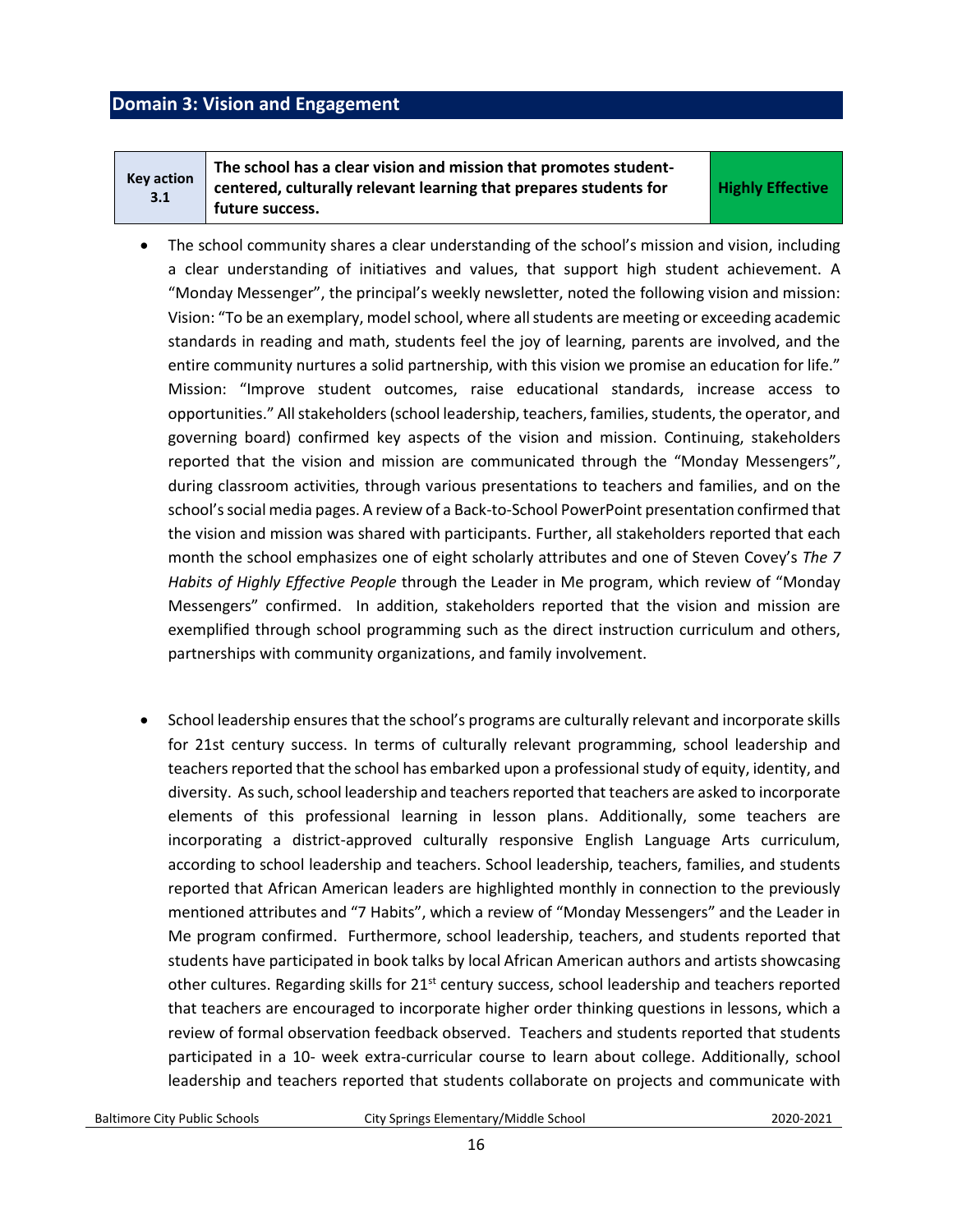others, particularly around National History Day projects, which students confirmed. All stakeholders reported that the school has ensured that all students have access to devices for virtual learning. School leadership, teachers, families, students, and the operator reported that students' access to technology extends beyond the virtual learning platform to include use of educational apps and collaborative spaces.

|     | Key action $\parallel$ The school cultivates and sustains open communication and | <b>Effective</b> |
|-----|----------------------------------------------------------------------------------|------------------|
| 3.2 | $\frac{1}{2}$ decision-making opportunities with families and the community.     |                  |

- The school implements systems to build strong relationships with families and garners feedback in order to make schoolwide decisions. School leadership, teachers, families, students, and the operator reported that the school communicates with families through the Remind App, automated calls, and social media. School leadership and teachers reported that the principal hosts monthly principal chats with families via Zoom (a virtual collaborative platform). A review of a PowerPoint presentation and social media post confirmed this practice. In addition, school leadership and teachers reported that families provided input on reopening timelines and school programming through surveys. A review of survey questions and responses confirmed the administration of the survey. School leadership and teachers reported that feedback gathered prompted the decision to delay in-person instruction and eliminate some extracurricular activities for the current school year. A video message from the principal confirmed the school's planning in response to the feedback. School leadership and teachers reported that the school is preparing to host a virtual trivia night for families, which a "Monday Messenger" confirmed. Additionally, board members reported that parents serve on the governing board. To engage all families and students, school leadership and teachers reported that the school's attendance team makes home visits, provides on-site tech supports and help-desk support for families, and purchases supplies so students can have proper work spaces at home, which the operator confirmed.
- The school builds strong relationships with community stakeholders and leverages resources to meet the needs of students and the school. School leadership, teachers, and the operator, reported that several partnerships have been initiated by the principal and continue to be cultivated through the work of the recently hired community school coordinator. Subsequently, school leadership, teachers, the operator, and board reported that the school has strong partnerships with various institutions in the community including CareFirst (providing technology, the school van, registration fees for students in Girls on the Run, Big Brother, Big Sister sponsorship, and staff celebration sponsorship); the Abell foundation (providing funding), and the Johns Hopkins Carey School of Business (funding for books), and others. School leadership reported that formal partnership meetings are held three times per year in addition to meetings held with individual partners as needed. A review of a letter from the community school coordinator to partners confirmed an upcoming meeting with community partners. A review of a document entitled *Community Partners SY 2020-21* revealed 29 partners (including non-profit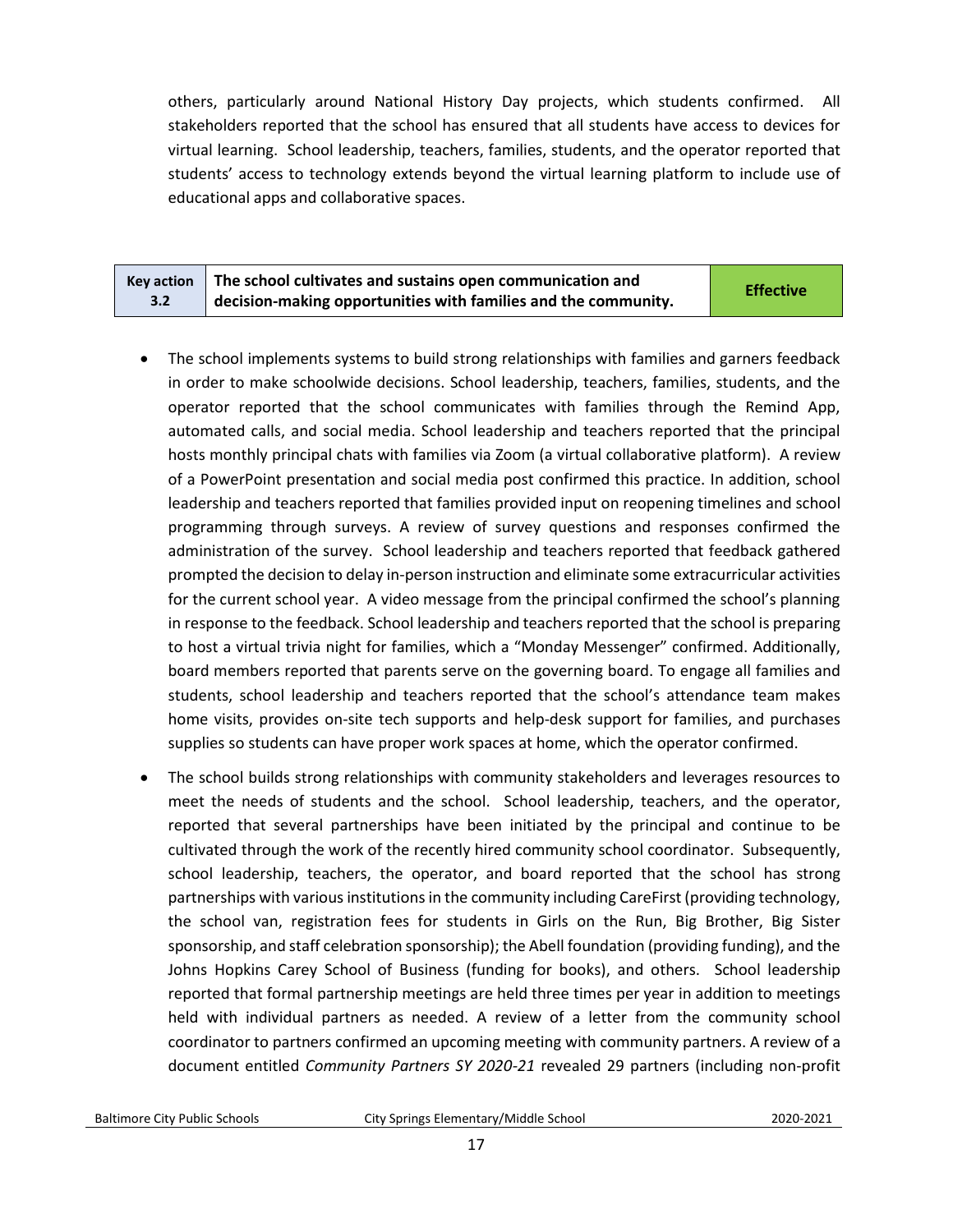organizations, business, educational institutions, and individuals) for the current school year who are donating time, funding, and in-kind contributions.

| <b>Key action</b><br>3.3 | The climate and culture of the school creates a welcoming learning<br>environment that meets the academic, social, and emotional needs<br>of each student. | <b>Not rated</b> |
|--------------------------|------------------------------------------------------------------------------------------------------------------------------------------------------------|------------------|
|--------------------------|------------------------------------------------------------------------------------------------------------------------------------------------------------|------------------|

- The school implements and monitors school protocols that create an environment where students, staff, and families feel welcome and safe.
- The school develops proactive systems that support individual students' social, emotional, and socioeconomic needs.
- School leadership establishes consistent structures to recognize and celebrate student achievement.
- School leadership establishes consistent structures that demonstrate value and recognition of staff.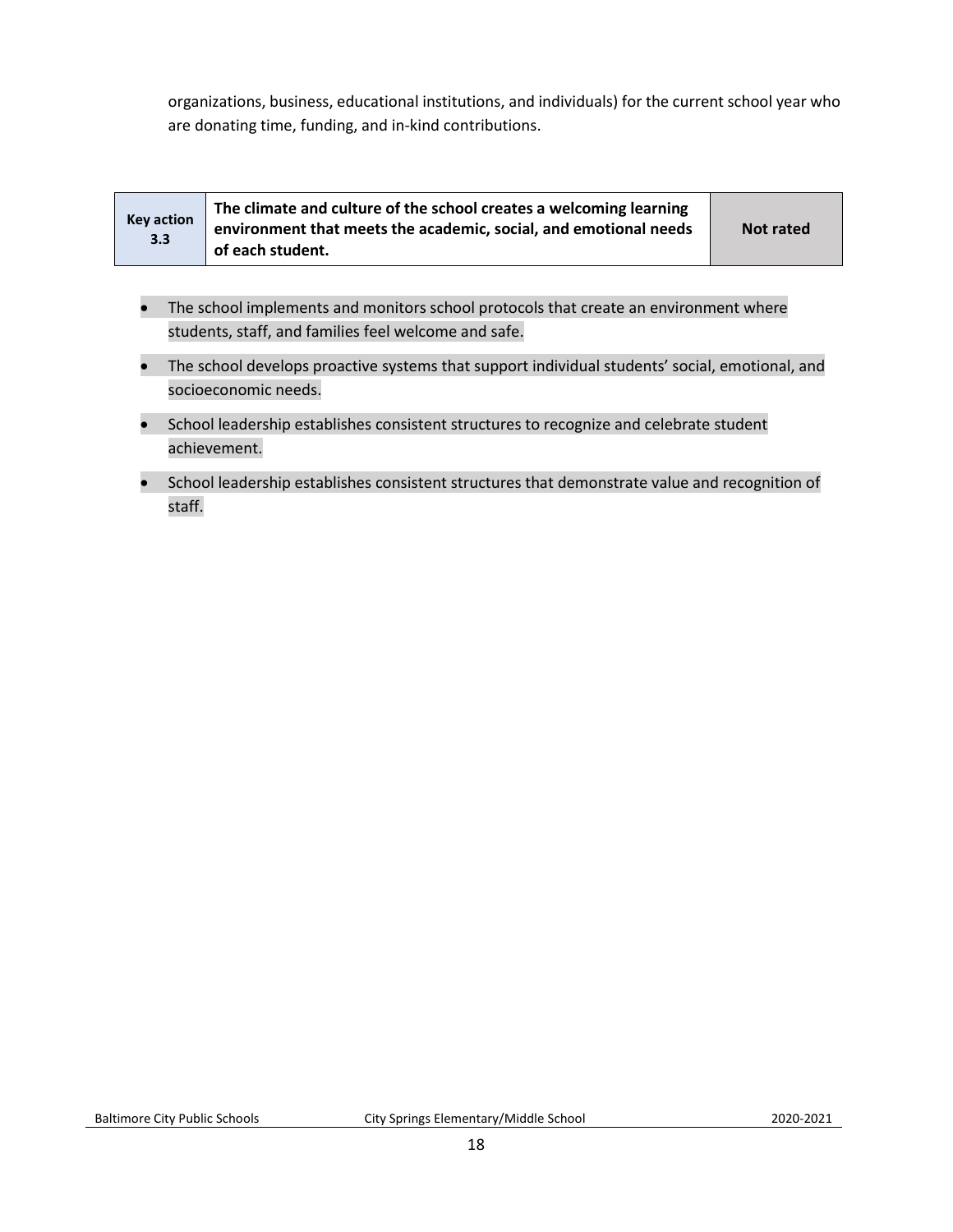### <span id="page-18-0"></span>**Domain 4: Strategic and Professional Management**

| Key action $\parallel$ The school establishes clear goals for student achievement and | <b>Effective</b> |
|---------------------------------------------------------------------------------------|------------------|
| tracks progress toward goals.                                                         |                  |

- School leadership collaborates with teachers to establish and communicate measurable goals for the improvement of student learning and strategies aligned to the goals. School leadership, teachers, and the operator reported that the original schoolwide goals based on the Maryland Comprehensive Assessment Program (MCAP) were adjusted in collaboration with staff after the MCAP was postponed, which a review of a "Monday Messenger" newsletters and a PowerPoint Presentation confirmed. The previously mentioned stakeholders reported that in March the goals were revised to reflect other assessments. School leadership, teachers, board members, and the operator reported that the revised goals are as follows: LITERACY GOALS-The percent of students in grades K-2 below grade level in Reading will decrease from 32.8% in SY20 by 10% in SY21. At least 50% of students meet their growth goal in reading on the NWEA MAP assessment. MATH GOAL-At least 50% of students meet their growth goal in Math on the NWEA MAP assessment. STUDENT WHOLENESS GOALS The school will maintain a school-wide-attendance rate for SY21 of 85%. The number of school-wide suspensions will decrease from 16 in SY20 to 8 in SY21 as we continue to implement our Leader in Me program and restorative practices. Parents confirmed the attendance goal. School leadership and teachers reported that the following strategies are aligned to the goals: K-2 reading goal- implementation of the Direct Instruction curriculum, small group instruction and weekly data analysis conferences; NWEA reading and math goals- i-station assessments, professional development for teachers around the use of i-station, additional educational apps for student practice, data analysis conferences; Attendance Goal- daily attendance team meetings, home visits, providing materials for virtual learning (devices, hotspots, desks, headphones, etc.) Suspension goal- The school implements restorative practices.
- School leadership and all staff participate in regular analysis of school-wide data and instructional practices to monitor progress towards goals, revisiting and adjusting action plans as needed. School leadership and teachers reported that the goals were reviewed and academic goals were adjusted with staff during the staff meeting after the MCAP assessment was postponed. A review of a PowerPoint presentation and Monday Messenger newsletter confirmed this collaboration with staff to adjust goals. Specifically, the newsletter notes the following message to staff "Thank you for the discussion on adjusting schoolwide goals. It will be interesting to aggregate our NWEA MAP data in ways we have never done before…" School leadership and teachers reported that progress toward the K-2 reading goals is monitored by school leadership and Kindergarten through second grade teachers through the uploaded data to the shared Google Drive and the Data Analysis Conferences. Regarding NWEA, school leadership and teachers reported that the beginning of year assessment was administered, and the data was reviewed, which a review of November Monday Messenger newsletters confirmed. School leadership and teachers reported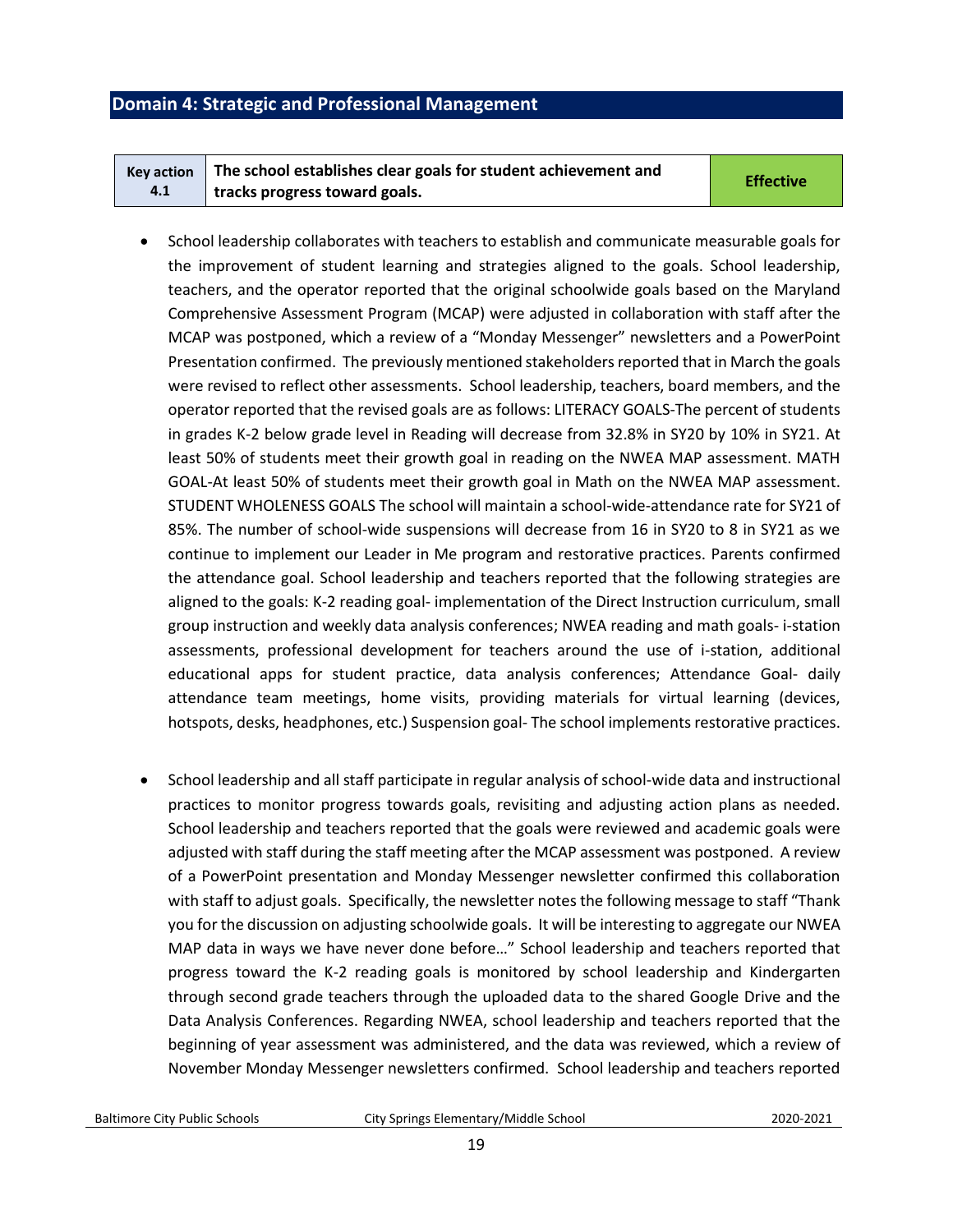that the middle of year administration of NWEA was postponed due to the School Effectiveness Review, but the staff administers I-Station Assessments for reading and math and reviews data in alignment with i-Ready goals. Continuing, school leadership and teachers reported that attendance goal is monitored weekly by school leadership and the attendance team and reported to staff. Specifically, school leadership reported that attendance data is shared with teachers in the "Monday Messenger" newsletters which a review of these newsletters confirmed. These newsletters also confirmed instructions provided to teachers around accurate monitoring of attendance data. In terms of suspension, school leadership and teachers reported that there had been no suspensions as at the time of the site-visit as students were engaged in the virtual learning.

### **Key action 4.2**

**School leadership allocates and deploys the resources of time, human capital, and funding to address the priority growth goals for student achievement.** 

**Highly Effective**

- Budget distributions and resource allocations are aligned to school goals and priorities that support equitable learning environments. School leadership and teachers reported that staff and families had opportunities to provide input on budget priorities during budget meetings, which the operator confirmed. Families and a review of budget meeting documents confirmed families' participation. "Monday Messenger" newsletters noted that budget updates were provided to staff. School leadership, teachers, families, and the operator reported that budget allocations for curriculum programs include the following: instructional apps, i-station, iPads, and hotspots. In terms of staffing, school leadership and teachers reported that staff were hired specifically for student outreach, intervention and acceleration, and to decrease class sizes or provide additional support in classes. Specifically, school leadership and teachers reported that more staff have been hired for special education and primary grade classes, which the operator confirmed. In addition, school leadership and teachers reported that the school has received a full-time English Speakers of Other Languages teacher to support a growing population of English Language Learners. For the period of virtual learning, school leadership, teachers, board members, and the operator reported that funding was reallocated for technology and additional staffing as needed. A review of the principal's budget tool confirmed the purchase of various supplies, educational apps, and instructional equipment. Also, an iPad inventory list confirmed the purchase of these devices.
- School leadership leverages staff in key roles in support of school-wide goals. School leadership and teachers reported that the school has three academic coaches to support teacher development. Additionally, school leadership and teachers reported that teachers serve as team leaders, a position for which they are selected through an application process. Moreover, school leadership and teachers reported that the school has designated a math and writing coach, and new teacher mentors. A review of a staff roster confirmed the previously mentioned positions. School leadership and teachers reported that oversight of roles and responsibilities occur through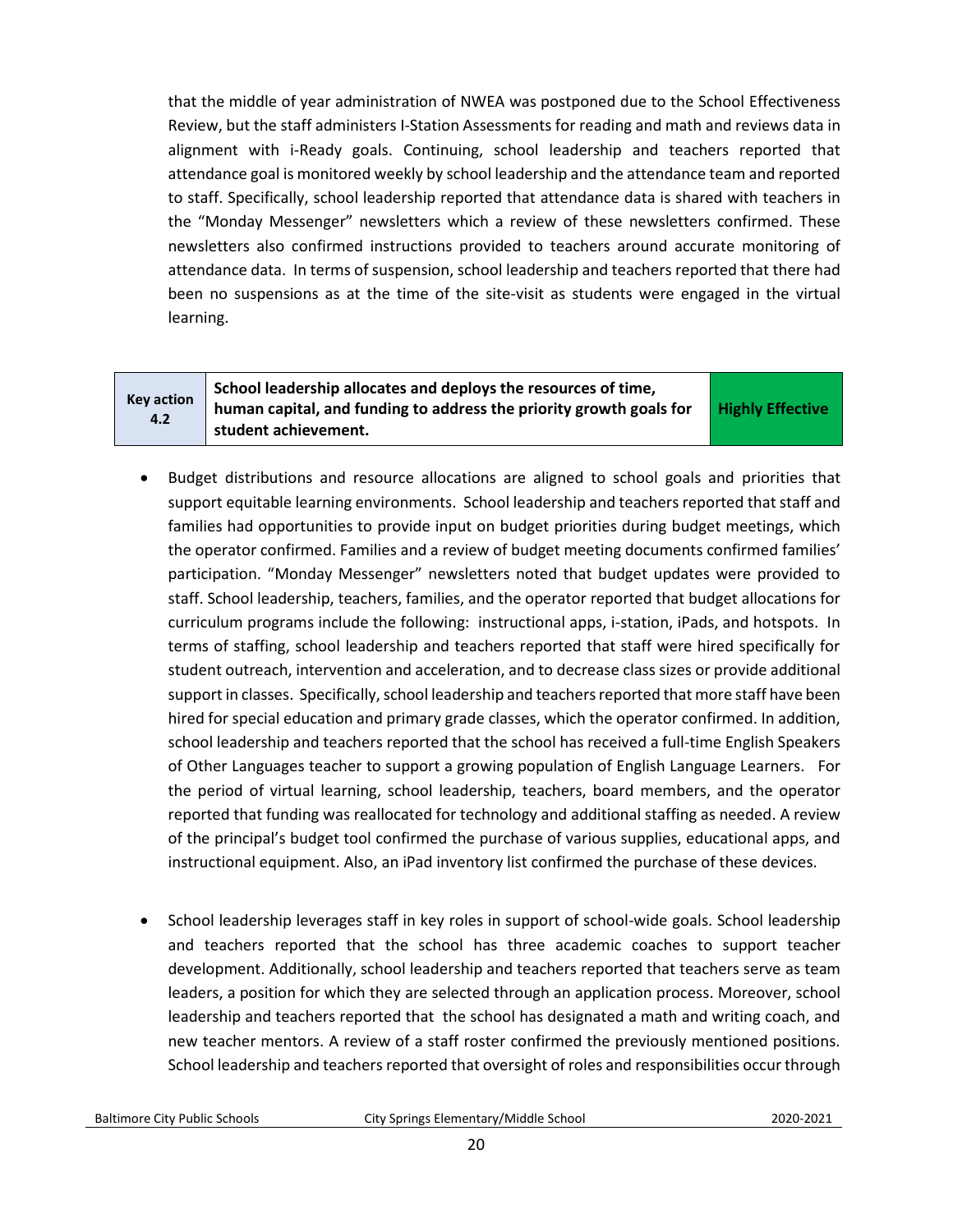meetings with individuals and groups, emails, and texts messages to convey real-time information. School leadership, teachers, and the operator also reported that teachers serve on action teams aligned with specific initiatives and report out to staff. A review of Action Team agendas confirmed the work of the Attendance, Celebration, Equity, and Family Action Teams.

• School leadership leverages common staff time to focus on professional learning and collaboration in support of student achievement. School leadership and teachers reported that the first eight days of school for teachers were dedicated to professional development, which review of the professional development plan confirmed. Continuing, school leadership and teachers reported that teachers receive ongoing profession development on topics such as equity, i-station, Eureka math, and Direct Instruction. School leadership and teachers reported that teachers meet weekly in Data Analysis Conferences to discuss student data and brainstorm around plans of action to improve student achievement. A review of the common planning schedule and several team meeting PowerPoint presentations confirmed these Data Analysis Conferences. Specific agenda items noted on the various agendas include: restorative practice circles, special education updates, virtual learning challenges, data analysis, and upcoming events. Additionally, school leadership and teachers reported that teachers collaborate during professional development and informally during teacher office hours at the end of the day, stating that some teams meet daily.

#### **Key action 4.3 School's board of trustees (or operator) provides competent stribut studies of the school. Effective Highly Effective**

• The governing board and operator maintain essential knowledge of the school and provide oversight of the academic program. School leadership and the operator reported that the operator attends weekly data meetings and interacts daily with members of school leadership through email. Continuing, school leadership, the board, and operator reported that the principal meets with the education committee to discuss curriculum, development of teachers, and educational opportunities for students. Moreover, school leadership, operator, and board members reported that the Chief Financial Officer and the chair of the board's finance committee meet with the principal monthly in accordance with the school's budgeting process. Further, school leadership reported that the principal provides school updates to the operator which are shared during board meetings, which review of board meeting minutes confirmed. Regarding schoolwide goals, school leadership, the board, and operator reported that the goals were created by the school team, approved by the operator, and communicated to the board. Consequently, board members were aware of the goals as previously mentioned. A review of emails confirmed this communication to the board after a staff meeting where goals were adjusted. The board and operator reported that the organization operates around three priorities: academic success, a supportive climate, and fiscal solvency, which are monitored through data presented at board meetings and interactions with the school's staff and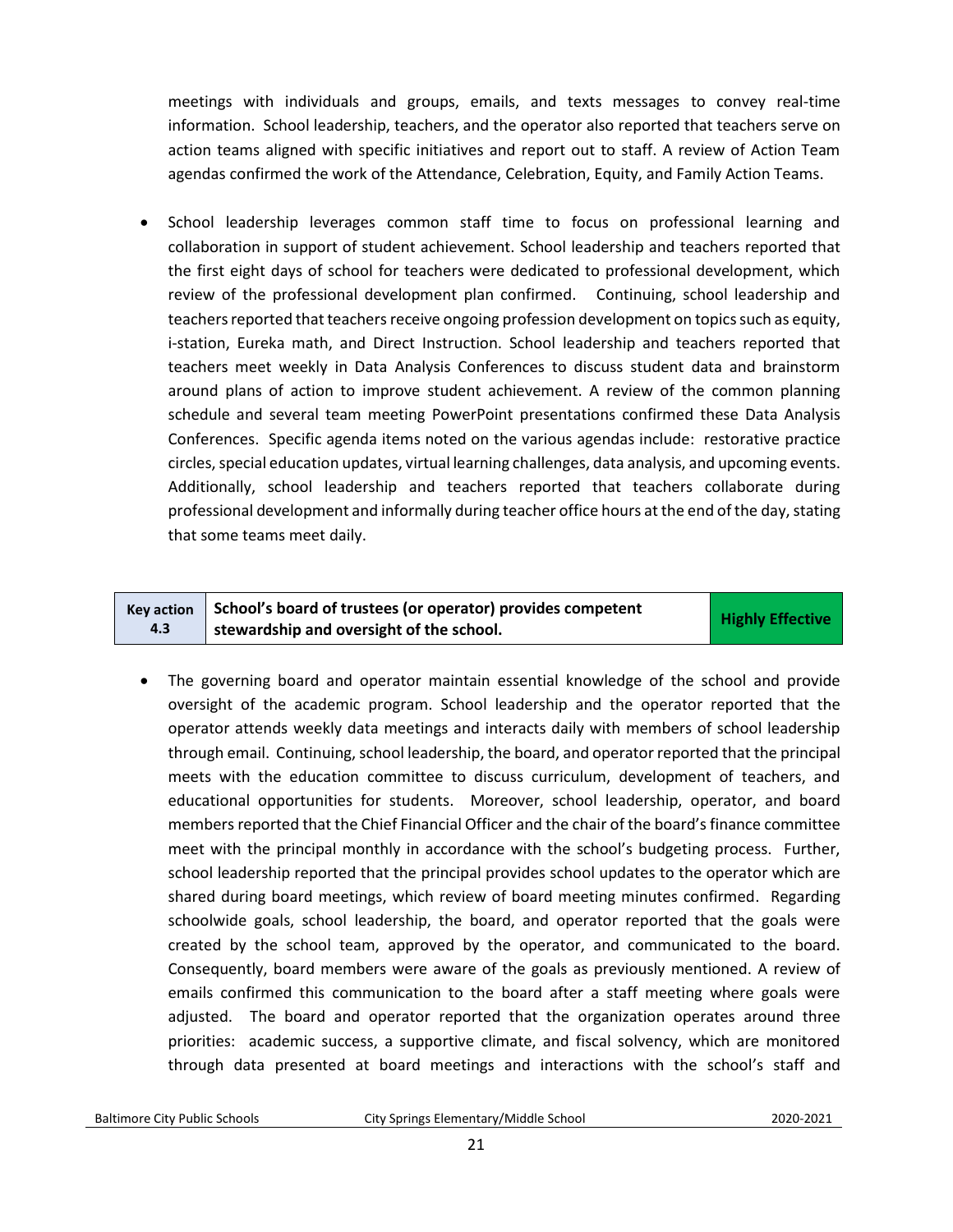community. The board and operator reported that they review achievement data, participate in decision making regarding curriculum, staffing, and budget. Board members and the operator reported that they have seen improvements over time in alignment with the goals outlined in the school's contract. A review of board meeting agendas and minutes noted that board and members of the operating organization are in attendance. In addition, the board meeting agendas and minutes confirm discussion of the following information: state of the schools including attendance, enrollment, professional development, financial reports, and other board business.

- The governing board and operator provide financial oversight by monitoring the school's financial records and ensuring that the school remains fiscally viable. The board and operator reported that fiscal state of the school is sound, adding that financial goals include having a surplus at the end of the year in the school's budget and six-months of operating cash in reserve at the organizational level, both of which have been met. In terms of oversight and monitoring of the budget, school leadership, the operator, and board reported that the school's funding is reviewed prior to the academic year and at pre-determined intervals to discuss resource allocations and expenditures. A review of the *Summary of Annual Budget and Financial Process* noted the process and timelines for the budget-monitoring process. Additionally, school leadership, the board, and operator reported that financial updates are provided to the board during meetings and financial statements are reviewed monthly to discuss expenditures. A review of board meeting agendas confirmed these updates. The board and operator reported that the school has received additional funds through grants and community partners (CareFirst, Abell Foundation, and Johns Hopkins Carey School of Business) as well as loans. A review of the Abell Foundation Post-Grant report confirmed that the school is a receipt of the grant. School leadership, board, and the operator reported that the fiscal soundness of the operator helped support the school through a period of under-enrollment a few years ago until enrollment increased. A review of the operating organizations audit noted "the financial statements referred to above present fairly, in all material respects…"
- The governing board and operator maintain effective governance practices to ensure organizational viability, including the systemic selection and oversight of the school leader. The board reported that the board has four subcommittees (Education, Finance, Nominating, and Marketing and Fundraising), which meet at least quarterly (though some meet more often), which school leadership and committee agendas confirmed. School leadership, board members, and the operator reported that the school has a five-year strategic plan that was recently updated, which a review of the plan and updated report confirmed. A review of an update on the strategic plan noted the operating organization's goals and progress towards those goals. School leadership, board, and the operator reported that school leadership and members of the operating organization receive professional development on topics such as equity, diversity, and identity, and other topics pertinent to their roles and responsibilities such as human resource training.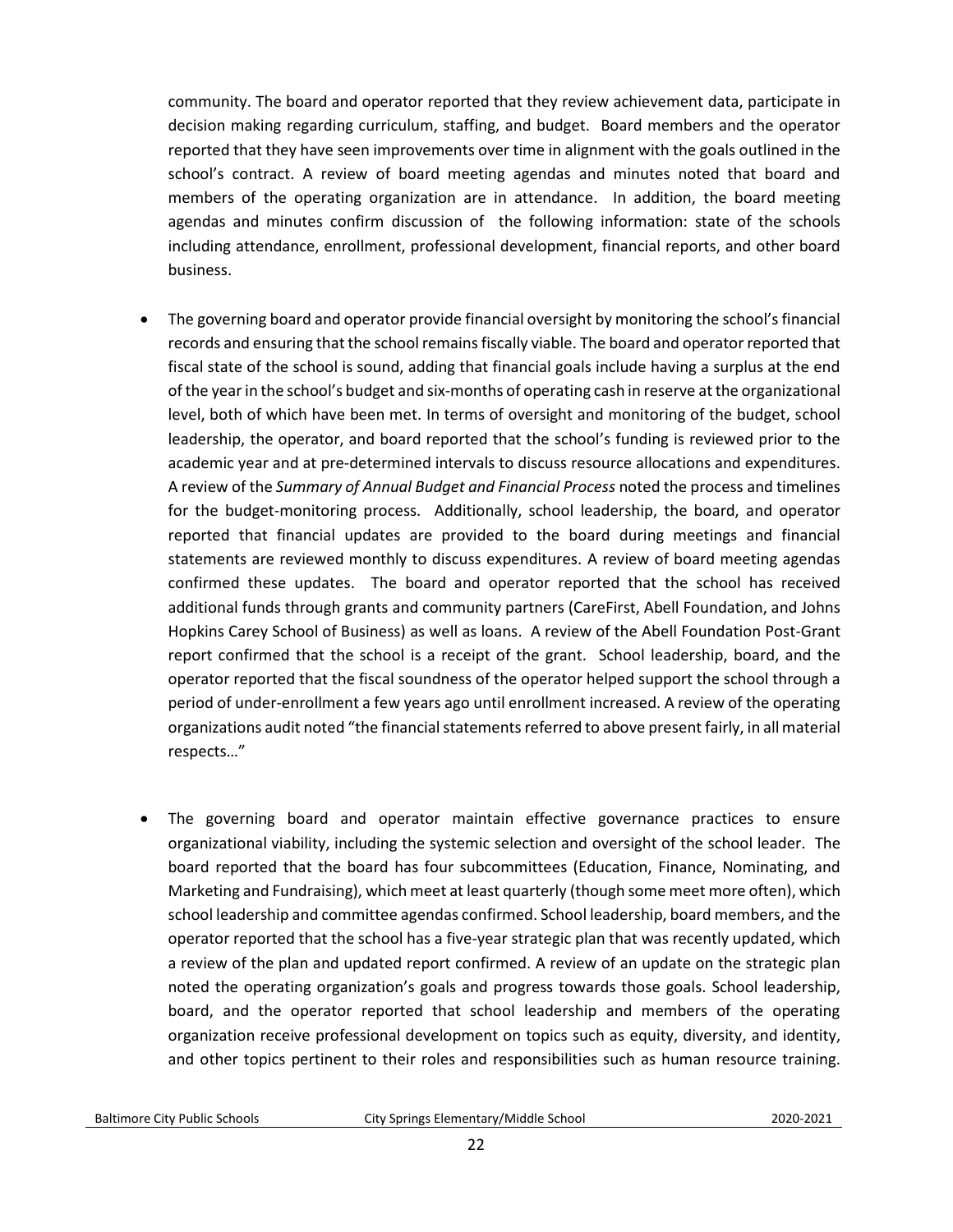School leadership, board, and the operator reported that the board recruits members by recommendations from the school community, other board members, and by networking. They added that they are currently looking for board members with expertise that will lend to the organization. Regarding oversight of leadership, the school leader and the operator reported that they are both evaluated. Specifically, school leadership is evaluated using the Baltimore City Public School System's leadership framework and the operator is evaluated based on a boardcreated framework that outlines goals and objectives. A review of the operator's goals and objectives confirmed the framework.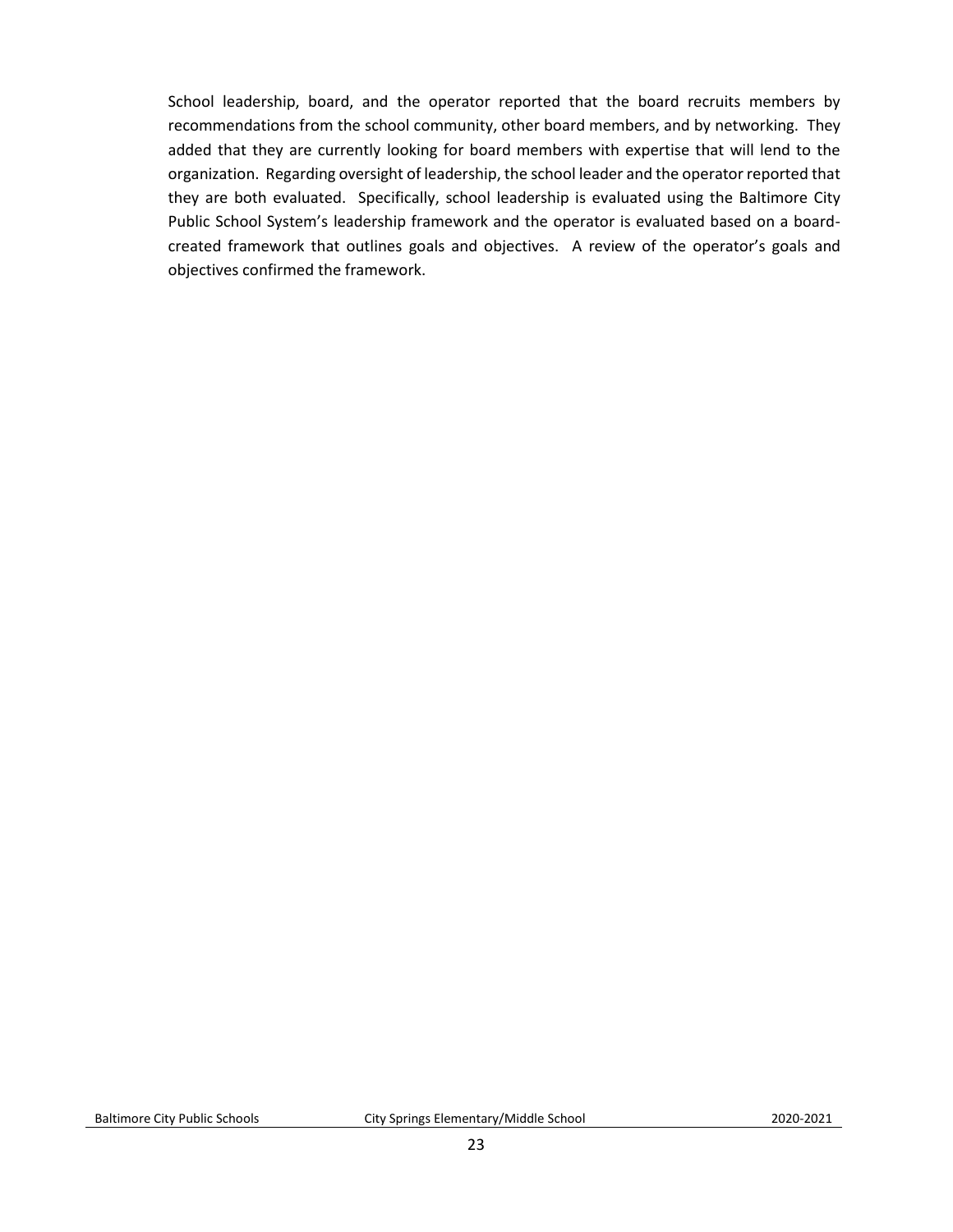## <span id="page-23-0"></span>**4 APPENDIX A: SCHOOL REPORT COMMENTS**

**Domain 1: Highly Effective Instruction** None

**Domain 2: Talented People** None

**Domain 3: Vision and Engagement** None

**Domain 4: Strategic and Professional Management** None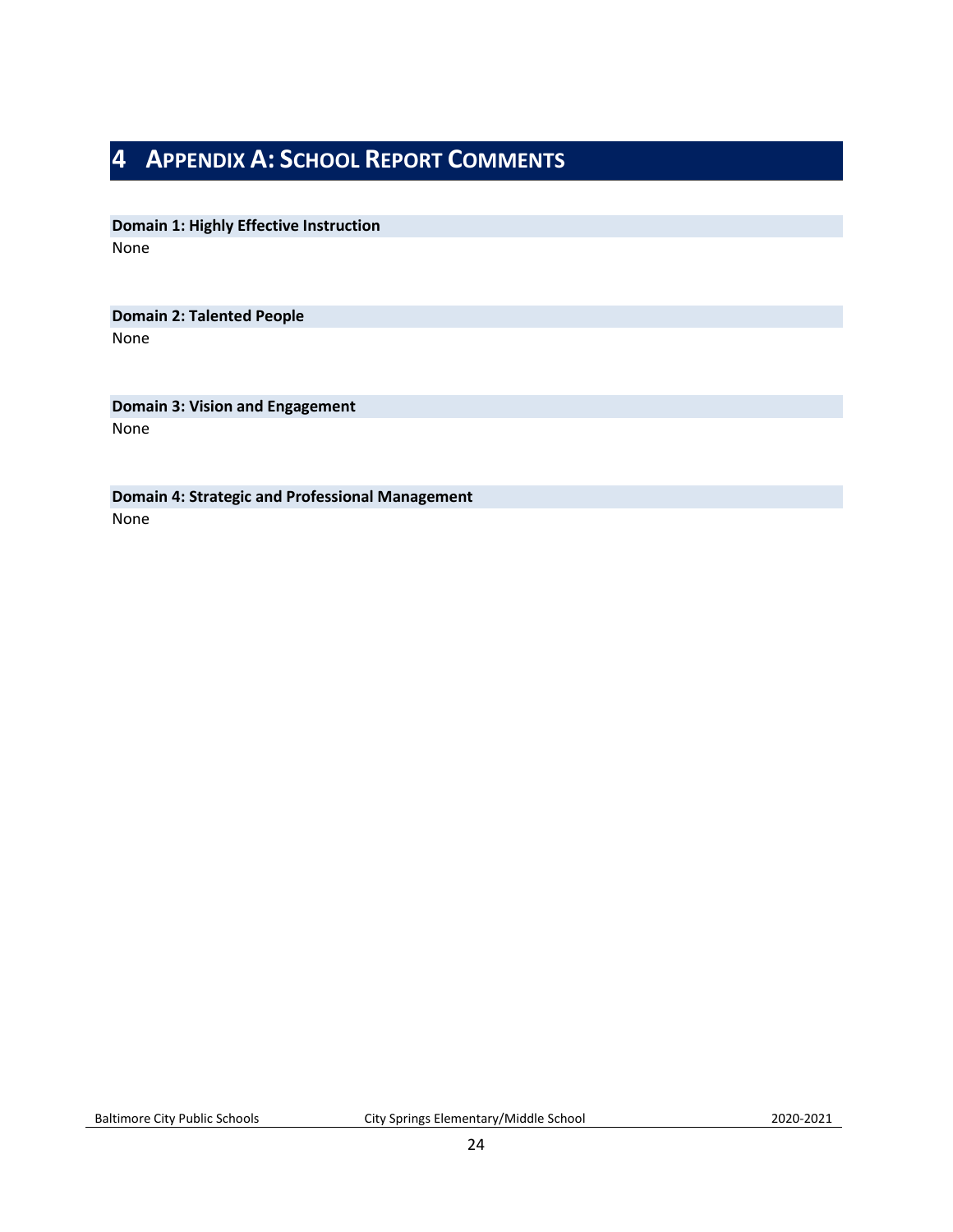## <span id="page-24-0"></span>**5 APPENDIX B: SER TEAM MEMBERS**

The SER visit to the City Springs Elementary/ Middle School was conducted on March 8-9, 2021 by a team of representatives from Baltimore City Public Schools.

**Team Lead/Writer:** Katherine Harris Toler is a Program Evaluator II in the Office of Achievement and Accountability in Baltimore City Public Schools. Prior to joining OAA, Ms. Toler was a District Mentor in the Office of Teacher Support and Development. In Baltimore City Public Schools, Ms. Toler has served as teacher, Academic Coach, Dean of Instruction, and High School Administrator. Ms. Toler has also served as teacher in the Anne Arundel County Public School System, the Baltimore County Public School System and the Vance County Public School System in North Carolina. She holds a B.A. in English with a Concentration in Secondary Education from North Carolina Central University and a Masters of Education in School Improvement Leadership from Goucher College.

**Team Support:** Brianna Kaufman is the Manager for the School Effectiveness Reviews in the Office of Achievement and Accountability in Baltimore City Public Schools. Brianna began her career as an elementary art teacher in Bryan, TX. After obtaining her Master's degree, she interned and worked at a number of art museums in the education department including the: Dallas Museum of Art, The National Gallery of Art in DC, and the Walters Art Museum. In 2008, Brianna made the shift from art education to general education reform as a Program Manager at the Fund for Educational Excellence. There she managed a grant from the Bill and Melinda Gates Foundation that focused on College and Career Readiness. Prior to joining OAA, Brianna worked as the College and Career Readiness Education Specialist for Baltimore City Public Schools. Brianna holds a Bachelor's degree in elementary education from Texas Lutheran University, a Master's degree in Art Education from University of North Texas, and a Master's of Business Administration from Loyola University in Maryland.

**Team Support:** Mona Khajawi is a Program Evaluator II in the Office of Achievement and Accountability in Baltimore City Public Schools. She has had a variety of experience in the field of education, including teaching, program management and evaluation. Most recently, she worked in the capacity of Evaluation Specialist with City Year in Washington, D.C., assessing the quality of educational programming implemented by 140 AmeriCorps members in eleven schools throughout the district. She initially gained exposure to evaluation while interning with the Academy for Educational Development, where she assisted in conducting reviews of a subset of the Gates-funded small schools in New York City. Previously, she also taught English in a rural high school in Ukraine, and served as an Assistant Program Coordinator of the AmeriCorps program at the Latin American Youth Center in Washington, D.C. Mona holds a Bachelor's degree in English Literature from the University of Maryland, College Park, and a Master's degree in Education Policy from Teachers College, Columbia University.